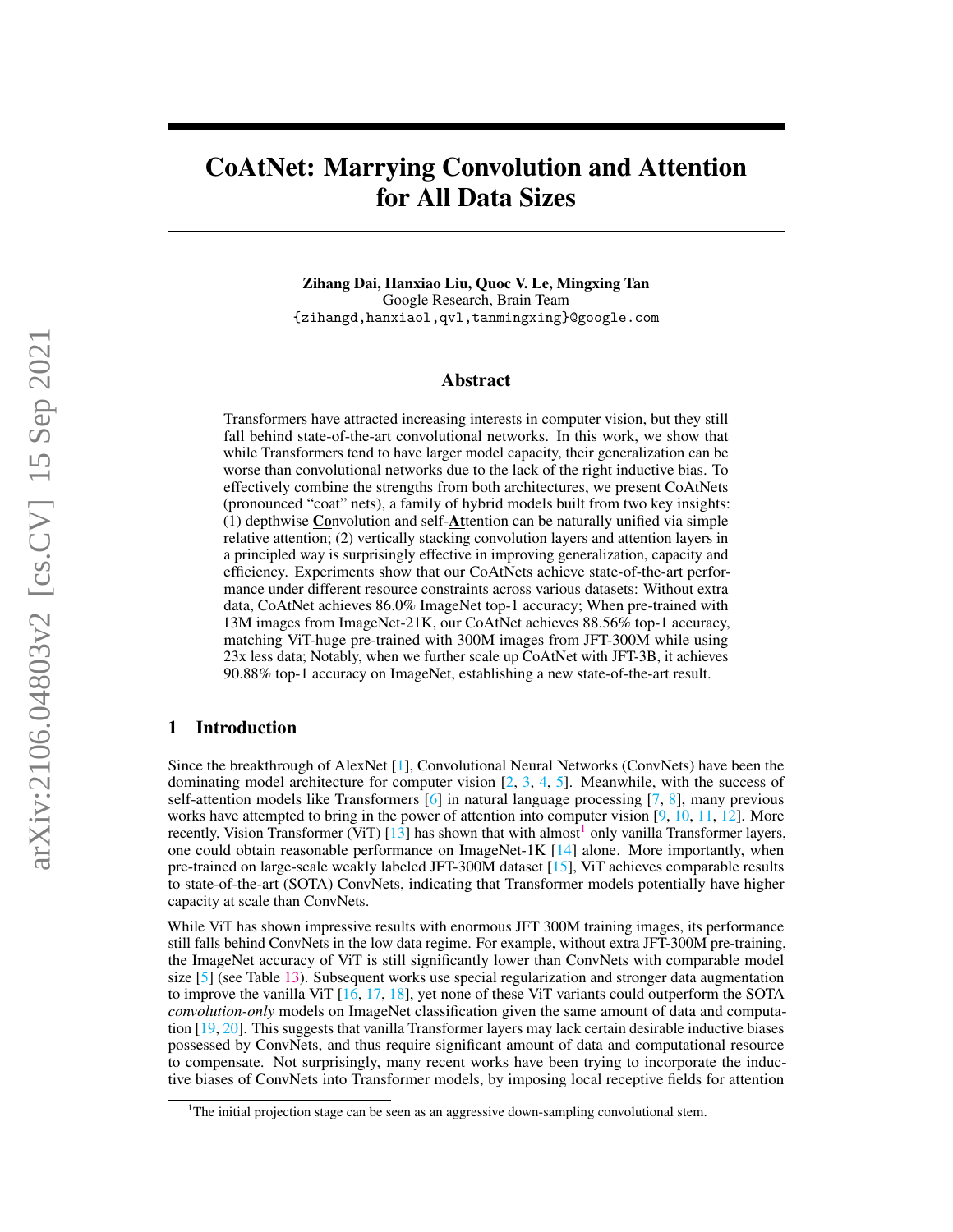layers  $[21, 22]$  $[21, 22]$  $[21, 22]$  or augmenting the attention and FFN layers with implicit or explicit convolutional operations [\[23,](#page-11-4) [24,](#page-11-5) [25\]](#page-11-6). However, these approaches are either ad-hoc or focused on injecting a particular property, lacking a systematic understanding of the respective roles of convolution and attention when combined.

In this work, we systematically study the problem of hybridizing convolution and attention from two fundamental aspects in machine learning – generalization and model capacity. Our study shows that convolutional layers tend to have better generalization with faster converging speed thanks to their strong prior of inductive bias, while attention layers have higher model capacity that can benefit from larger datasets. Combining convolutional and attention layers can achieve better generalization and capacity; however, a key challenge here is how to effectively combine them to achieve better trade-offs between accuracy and efficiency. In this paper, we investigate two key insights: First, we observe that the commonly used depthwise convolution can be effectively merged into attention layers with simple relative attention; Second, simply stacking convolutional and attention layers, in a proper way, could be surprisingly effective to achieve better generalization and capacity. Based on these insights, we propose a simple yet effective network architecture named CoAtNet, which enjoys the strengths from both ConvNets and Transformers.

Our CoAtNet achieves SOTA performances under comparable resource constraints across different data sizes. Specifically, under the low-data regime, CoAtNet inherits the great generalization property of ConvNets thanks to the favorable inductive biases. Moreover, given abundant data, CoAtNet not only enjoys the superior scalability of Transformer models, but also achieves faster convergence and thus improved efficiency. When only ImageNet-1K is used for training, CoAtNet achieves 86.0% top-1 accuracy, matching the prior art NFNet  $[20]$  under similar computation resource and training conditions. Further, when pre-trained on ImageNet-21K with about 10M images, CoAtNet reaches 88.56% top-1 accuracy when finetuned on ImageNet-1K, matching the ViT-Huge pre-trained on JFT-300M, a  $23 \times$  larger dataset. Finally, when JFT-3B is used for pre-training, CoAtNet exhibits better efficiency compared to ViT, and pushes the ImageNet-1K top-1 accuracy to 90.88% while using 1.5x less computation of the prior art set by ViT-G/14 [\[26\]](#page-11-7).

# <span id="page-1-1"></span>2 Model

In the section, we focus on the question of how to "optimally" combine the convolution and transformer. Roughly speaking, we decompose the question into two parts:

- 1. How to combine the convolution and self-attention within one basic computational block?
- 2. How to vertically stack different types of computational blocks together to form a complete network?

The rationale of the decomposition will become clearer as we gradually reveal our design choices.

#### 2.1 Merging Convolution and Self-Attention

For convolution, we mainly focus on the MBConv block [\[27\]](#page-11-8) which employs depthwise convolution  $[28]$  to capture the spatial interaction. A key reason of this choice is that both the FFN module in Transformer and MBConv employ the design of "inverted bottleneck", which first expands the channel size of the input by 4x and later project the the 4x-wide hidden state back to the original channel size to enable residual connection.

<span id="page-1-0"></span>Besides the similarity of inverted bottleneck, we also notice that both depthwise convolution and self-attention can be expressed as a per-dimension weighted sum of values in a pre-defined receptive field. Specifically, convolution relies on a fixed kernel to gather information from a local receptive field

$$
y_i = \sum_{j \in \mathcal{L}(i)} w_{i-j} \odot x_j \quad \text{(depthwise convolution)},\tag{1}
$$

where  $x_i, y_i \in \mathbb{R}^D$  are the input and output at position i respectively, and  $\mathcal{L}(i)$  denotes a local neighborhood of  $i$ , e.g., a 3x3 grid centered at  $i$  in image processing.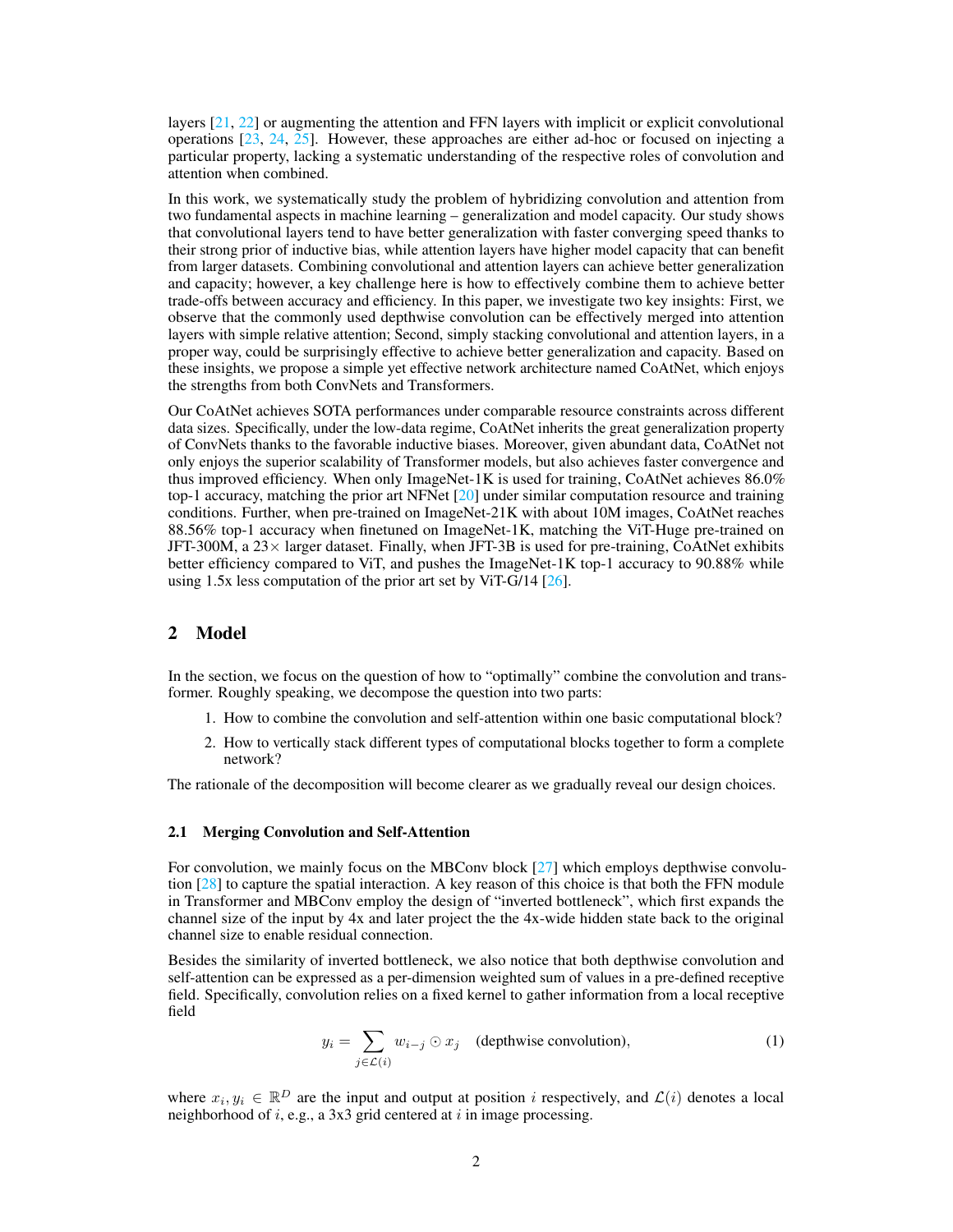In comparison, self-attention allows the receptive field to be the entire spatial locations and computes the weights based on the re-normalized pairwise similarity between the pair  $(x_i, x_j)$ .<sup>[2](#page-2-0)</sup>

<span id="page-2-2"></span>
$$
y_i = \sum_{j \in \mathcal{G}} \frac{\exp(x_i^{\top} x_j)}{\sum_{k \in \mathcal{G}} \exp(x_i^{\top} x_k)} x_j \quad \text{(self-attention)},\tag{2}
$$

where  $G$  indicates the global spatial space. Before getting into the question of how to best combine them, it is worthwhile to compare their relative strengths and weaknesses, which helps to figure out the good properties we hope to retain.

- First of all, the depthwise convolution kernel  $w_{i-j}$  is an input-independent parameter of static value, while the attention weight  $A_{i,j}$  dynamically depends on the representation of the input. Hence, it is much easier for the self-attention to capture complicated relational interactions between different spatial positions, a property that we desire most when processing high-level concepts. However, the flexibility comes with a risk of easier overfitting, especially when data is limited.
- Secondly, notice that given any position pair  $(i, j)$ , the corresponding convolution weight  $w_{i-j}$  only cares about the relative shift between them, i.e.  $i - j$ , rather than the specific values of i or j. This property is often referred to translation equivalence, which has been found to improve generalization under datasets of limited size [\[29\]](#page-11-10). Due to the usage of absolution positional embeddings, standard Transformer (ViT) lacks this property. This partially explains why ConvNets are usually better than Transformers when the dataset is not enormously large.
- Finally, the size of the receptive field is one of the most crucial differences between self-attention and convolution. Generally speaking, a larger receptive field provides more contextual information, which could lead to higher model capacity. Hence, the global receptive field has been a key motivation to employ self-attention in vision. However, a large receptive field requires significantly more computation. In the case of global attention, the complexity is quadratic w.r.t. spatial size, which has been a fundamental trade-off in applying self-attention models.

<span id="page-2-3"></span>

| <b>Properties</b>               | Convolution   Self-Attention |
|---------------------------------|------------------------------|
| <b>Translation Equivariance</b> |                              |
| Input-adaptive Weighting        |                              |
| Global Receptive Field          |                              |

<span id="page-2-1"></span>Table 1: Desirable properties found in convolution or self-attention.

Given the comparison above, an ideal model should be able to combine the 3 desirable properties in Table [1.](#page-2-1) With the similar form of depthwise convolution in Eqn. [\(1\)](#page-1-0) and self-attention in Eqn. [\(2\)](#page-2-2), a straightforward idea that could achieve this is simply to sum a *global* static convolution kernel with the adaptive attention matrix, either after or before the Softmax normalization, i.e.,

$$
y_i^{\text{post}} = \sum_{j \in \mathcal{G}} \left( \frac{\exp\left(x_i^\top x_j\right)}{\sum_{k \in \mathcal{G}} \exp\left(x_i^\top x_k\right)} + w_{i-j} \right) x_j \text{ or } y_i^{\text{pre}} = \sum_{j \in \mathcal{G}} \frac{\exp\left(x_i^\top x_j + w_{i-j}\right)}{\sum_{k \in \mathcal{G}} \exp\left(x_i^\top x_k + w_{i-k}\right)} x_j. \tag{3}
$$

Interestingly, while the idea seems overly simplified, the pre-normalization version  $y<sup>pre</sup>$  corresponds to a particular variant of relative self-attention [\[30,](#page-11-11) [31\]](#page-11-12). In this case, the attention weight  $A_{i,j}$  is decided jointly by the  $w_{i-j}$  of translation equivariance and the input-adaptive  $x_i^{\top} x_j$ , which can enjoy both effects depending on their relative magnitudes. Importantly, note that in order to enable the global convolution kernel without blowing up the number of parameters, we have reloaded the notation of  $w_{i-j}$  as a scalar (i.e.,  $w \in \mathbb{R}^{O(|\mathcal{G}|)}$ ) rather than a vector in Eqn. [\(1\)](#page-1-0). Another advantage of the scalar formulation of w is that retrieving  $w_{i-j}$  for all  $(i, j)$  is clearly subsumed by computing the pairwise dot-product attention, hence resulting in minimum additional cost (see Appendix [A.1\)](#page-13-0). Given the benefits, we will use the Transformer block with the *pre-normalization* relative attention variant in Eqn. [\(3\)](#page-2-3) as the key component of the proposed CoAtNet model.

<span id="page-2-0"></span> $2$ To simplify the presentation, we deliberately omit the multi-head query, key and value projections for now. In the actual implementation, we always use the multi-head projections.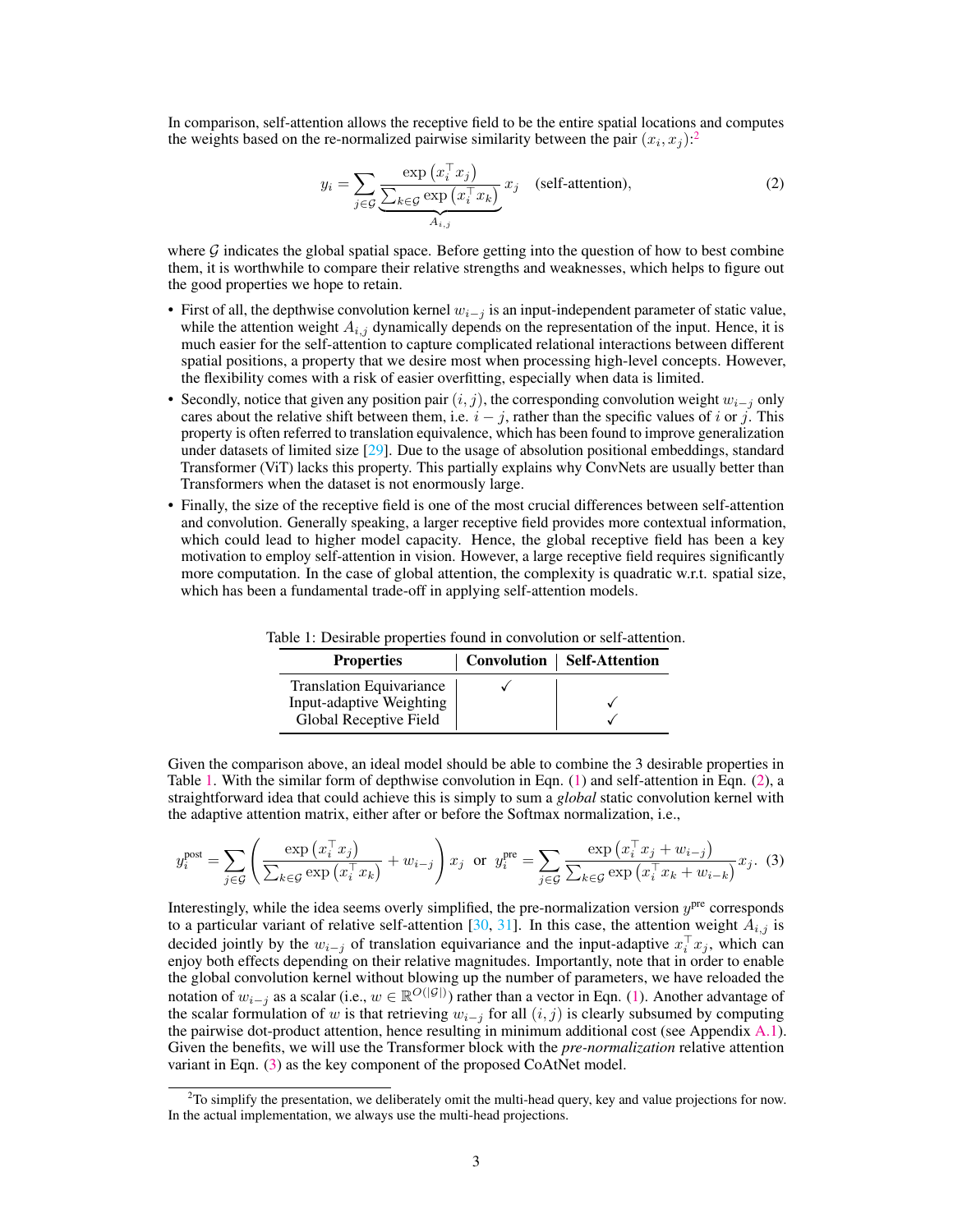#### 2.2 Vertical Layout Design

After figuring out a neat way to combine convolution and attention, we next consider how to utilize it to stack an entire network.

As we have discuss above, the global context has a quadratic complexity w.r.t. the spatial size. Hence, if we directly apply the relative attention in Eqn. [\(3\)](#page-2-3) to the raw image input, the computation will be excessively slow due to the large number of pixels in any image of common sizes. Hence, to construct a network that is feasible in practice, we have mainly three options:

- (A) Perform some down-sampling to reduce the spatial size and employ the global relative attention after the feature map reaches manageable level.
- (B) Enforce local attention, which restricts the global receptive field  $\mathcal G$  in attention to a local field  $\mathcal L$ just like in convolution [\[22,](#page-11-3) [21\]](#page-11-2).
- (C) Replace the quadratic Softmax attention with certain linear attention variant which only has a linear complexity w.r.t. the spatial size [\[12,](#page-10-11) [32,](#page-11-13) [33\]](#page-11-14).

We briefly experimented with option (C) without getting a reasonably good result. For option (B), we found that implementing local attention involves many non-trivial shape formatting operations that requires intensive memory access. On our accelerator of choice (TPU), such operation turns out to be extremely slow [\[34\]](#page-11-15), which not only defeats the original purpose of speeding up global attention, but also hurts the model capacity. Hence, as some recent work has studied this variant  $[22, 21]$  $[22, 21]$  $[22, 21]$ , we will focus on option (A) and compare our results with theirs in our empirical study (Section [4\)](#page-5-0).

For option (A), the down-sampling can be achieved by either (1) a convolution stem with aggressive stride (e.g., stride  $16x16$ ) as in ViT or (2) a multi-stage network with gradual pooling as in ConvNets. With these choices, we derive a search space of 5 variants and compare them in controlled experiments.

- When the ViT Stem is used, we directly stack L Transformer blocks with relative attention, which we denote as  $ViT_{REL}$ .
- When the multi-stage layout is used, we mimic ConvNets to construct a network of 5 stages (S0, S1, S2, S3 & S4), with spatial resolution gradually decreased from S0 to S4. At the beginning of each stage, we always reduce the spatial size by 2x and increase the number of channels (see Appendix [A.1](#page-13-0) for the detailed down-sampling implementation).

The first stage S0 is a simple 2-layer convolutional Stem and S1 always employs MBConv blocks with squeeze-excitation (SE), as the spatial size is too large for global attention. Starting from S2 through S4, we consider either the MBConv or the Transformer block, with a constraint that convolution stages must appear before Transformer stages. The constraint is based on the prior that convolution is better at processing local patterns that are more common in early stages. This leads to 4 variants with increasingly more Transformer stages, C-C-C-C, C-C-C-T, C-C-T-T and C-T-T-T, where C and T denote Convolution and Transformer respectively.

To systematically study the design choices, we consider two fundamental aspects generalization capability and model capacity: For **generalization**, we are interested in the gap between the training loss and the evaluation accuracy. If two models have the same training loss, then the model with higher evaluation accuracy has better generalization capability, since it can generalize better to unseen evaluation dataset. Generalization capability is particularly important to data efficiency when training data size is limited. For **model capacity**, we measure the ability to fit large training datasets. When training data is abundant and overfitting is not an issue, the model with higher capacity will achieve better final performance after reasonable training steps. Note that, since simply increasing the model size can lead to higher model capacity, to perform a meaningful comparison, we make sure the model sizes of the 5 variants are comparable.

To compare the generalization and model capacity, we train different variants of hybrid models on ImageNet-1K (1.3M) and JFT (>300M) dataset for 300 and 3 epochs respectively, both without any regularization or augmentation. The training loss and evaluation accuracy on both datasets are summarized in Figure [1.](#page-4-0)

• From the ImageNet-1K results, a key observation is that, in terms of *generalization capability* (i.e., gap between train and evaluation metrics), we have

$$
C\text{-}C\text{-}C\approx C\text{-}C\text{-}C\text{-}T\geq C\text{-}C\text{-}T\text{-}T>C\text{-}T\text{-}T\text{-}T\gg \text{ViT}_{\text{REL}}.
$$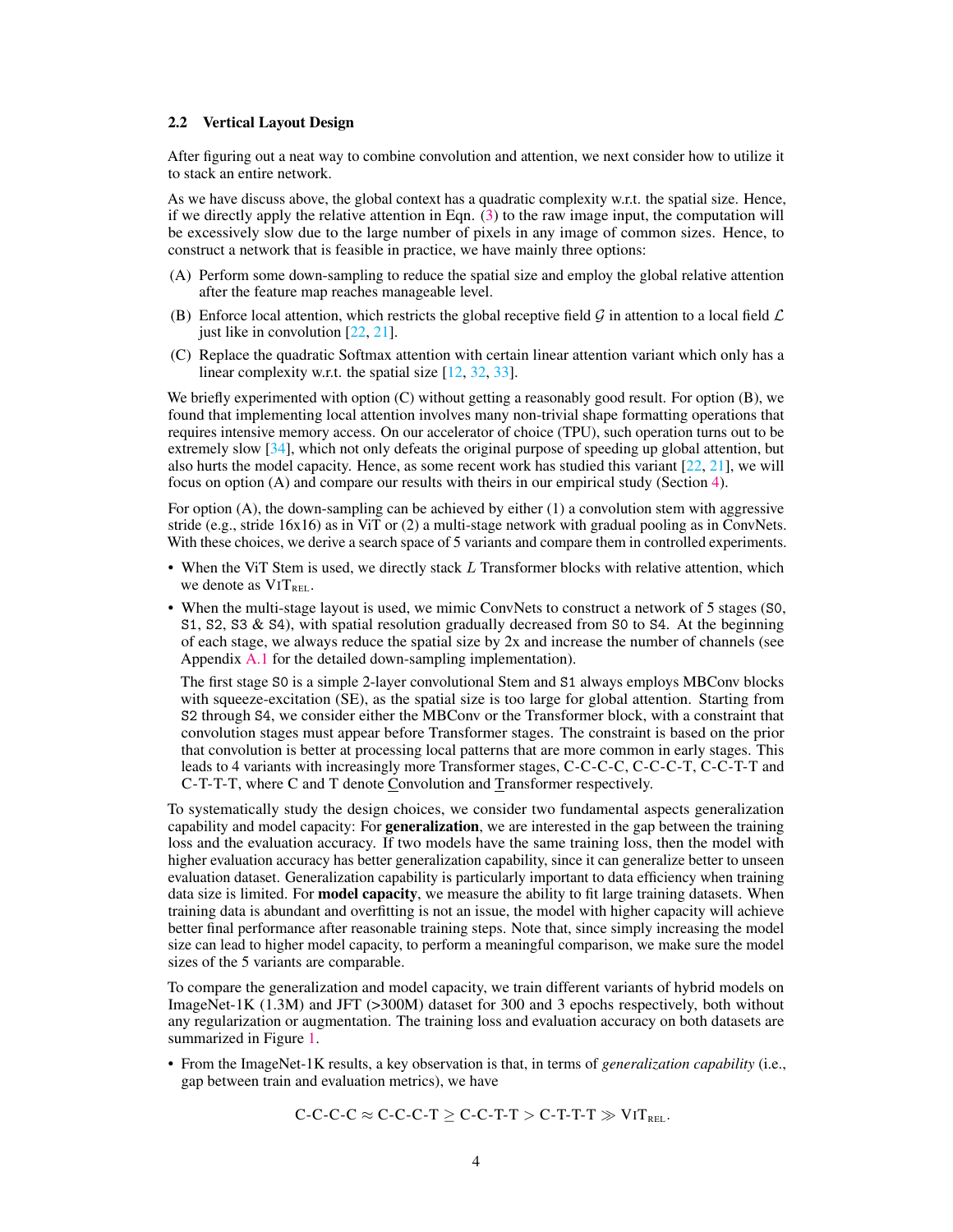<span id="page-4-0"></span>

Figure 1: Comparison for model generalization and capacity under different data size. For fair comparison, all models have similar parameter size and computational cost.

Particularly,  $VIT_{REL}$  is significantly worse than variants by a large margin, which we conjecture is related to the lack of proper low-level information processing in its aggressive down-sampling Stem. Among the multi-stage variants, the overall trend is that the more convolution stages the model has, the smaller the generalization gap is.

• As for *model capacity*, from the JFT comparison, both the train and evaluation metrics at the end of the training suggest the following ranking:

$$
C-C-T-T \approx C-T-T-T > VIT_{REL} > C-C-T > C-C-C.
$$

Importantly, this suggests that simply having more Transformer blocks does NOT necessarily mean higher capacity for visual processing. On one hand, while initially worse,  $ViT_{REL}$  ultimately catch up with the two variants with more MBConv stages, indicating the capacity advantage of Transformer blocks. On the other hand, both C-C-T-T and C-T-T-T clearly outperforming  $ViT_{REL}$ suggest that the ViT stem with an aggressive stride may have lost too much information and hence limit the model capacity. More interestingly, the fact that C-C-T-T  $\approx$  C-T-T-T indicates the for processing low-level information, static local operations like convolution could be as capable as adaptive global attention mechanism, while saving computation and memory usage substantially.

<span id="page-4-2"></span>Finally, to decide between C-C-T-T and C-T-T-T, we conduct another **transferability** test<sup>[3](#page-4-1)</sup> — we finetune the two JFT pre-trained models above on ImageNet-1K for 30 epochs and compare their transfer performances. From Table [2,](#page-4-2) it turns out that C-C-T-T achieves a clearly better transfer accuracy than C-T-T-T, despite the same pre-training performance.

| rabic $\mathbb{Z}$ . Transicrability test results.                                       |                               |                         |  |  |  |
|------------------------------------------------------------------------------------------|-------------------------------|-------------------------|--|--|--|
| Metric                                                                                   | $\mid$ C-C-T-T $\mid$ C-T-T-T |                         |  |  |  |
| Pre-training Precision@1 (JFT)<br>Transfer Accuracy 224x224<br>Transfer Accuracy 384x384 | 34.40<br>82.39<br>84.23       | 34.36<br>81.78<br>84.02 |  |  |  |

Table 2: Transferability test results

Taking generalization, model capacity, transferability and efficiency into consideration, we adapt the C-C-T-T multi-stage layout for CoAtNet. More model details are included in Appendix [A.1.](#page-13-0)

# 3 Related Work

Convolutional network building blocks. Convolutional Networks (ConvNets) have been the dominating neural architectures for many computer vision tasks. Traditionally, regular convolutions, such as ResNet blocks [\[3\]](#page-10-2), are popular in large-scale ConvNets; in contrast, depthwise convolutions [\[28\]](#page-11-9) are popular in mobile platforms due to its lower computational cost and smaller parameter size [\[27\]](#page-11-8). Recent works show that an improved inverted residual bottlenecks (MBConv [\[27,](#page-11-8) [35\]](#page-11-16)), which is built upon depthwise convolutions, can achieve both high accuracy and better efficiency [\[5,](#page-10-4) [19\]](#page-11-0). As discussed in Section [2,](#page-1-1) due to the strong connection between MBConv and Transformer blocks , this paper mostly employs MBConv as convolution building blocks.

<span id="page-4-1"></span> $3Ri$  Rigorously speaking, this test examines not only the transferability but also the generalization.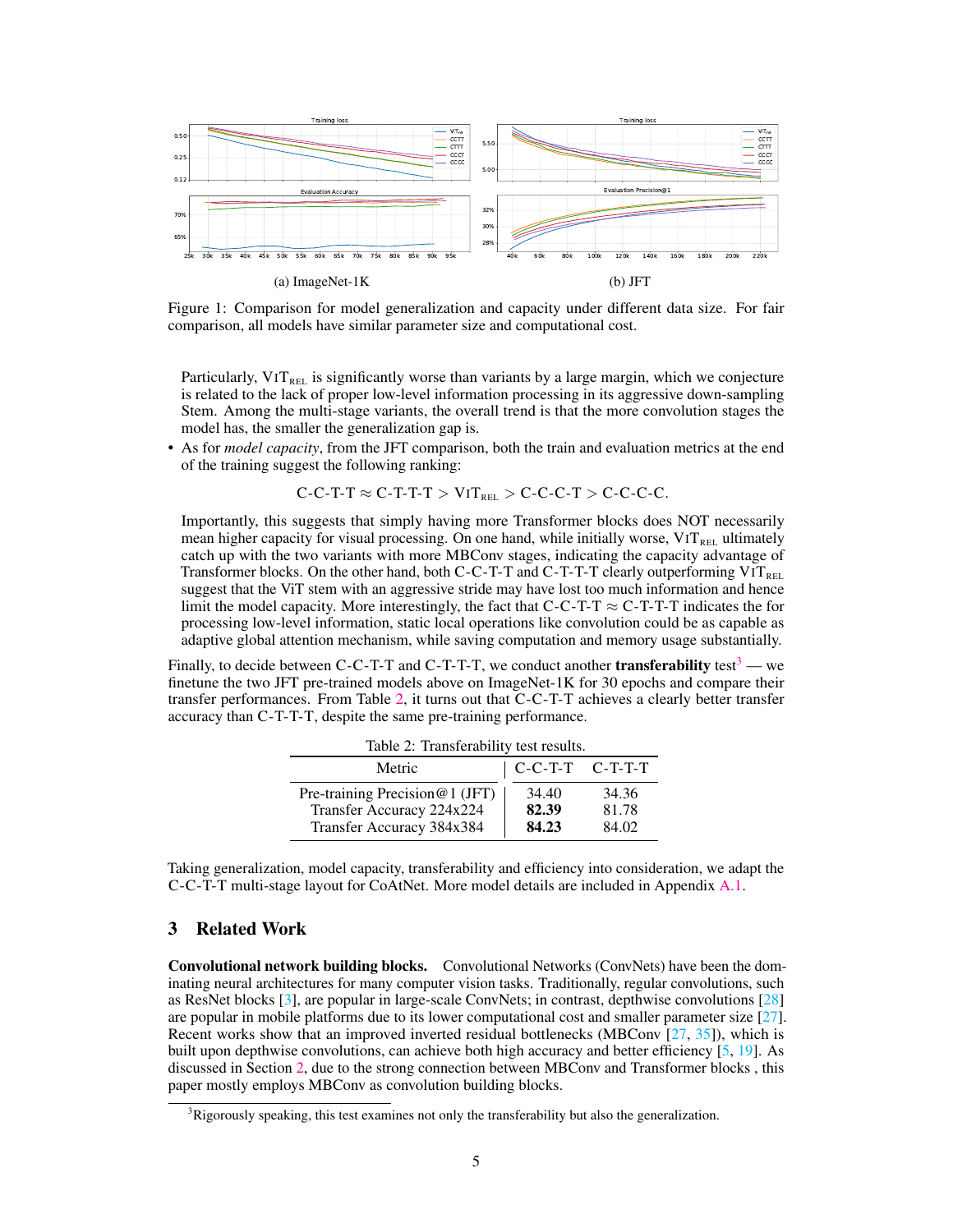Self-attention and Transformers. With the key ingredients of self-attention, Transformers have been widely adopted for neural language processing and speech understanding. As an early work, stand-alone self-attention network [\[34\]](#page-11-15) shows self-attention alone can work well for different vision tasks, though with some practical difficulties. Recently, ViT [\[13\]](#page-10-12) applies a vanilla Transformer to ImageNet classification, and achieves impressive results after pre-training on a large-scale JFT dataset. However, ViT still largely lags behind state-of-the-art ConvNets when training data is limited. Following that, many recent works have been focused on improving vision Transformers for data efficiency and model efficiency. For a more comprehensive review of vision Transformers, we refer readers to the dedicated surveys [\[36,](#page-11-17) [37\]](#page-11-18).

Relative attention. Under the general name of relative attention, there have been various variants in literature [\[30,](#page-11-11) [38,](#page-11-19) [39,](#page-12-0) [34,](#page-11-15) [40,](#page-12-1) [31\]](#page-11-12). Generally speaking, we can separate them into two categories: (a) the input-dependent version where the extra relative attention score is a function of the input states  $f(x_i, x_j, i - j)$ , and (b) the input-independent version  $f(i - j)$ . The variant in CoAtNet belongs to the input-independent version, and is similar to the one used in T5 [\[31\]](#page-11-12), but unlike T5, we neither share the relative attention parameters across layers nor use the bucketing mechanism. As a benefit of the input independence, obtaining  $f(i - j)$  for all  $(i, j)$  pairs is computationally much cheaper than the input-dependent version on TPU. In addition, at inference time, this only needs to be computed once and cached for future use. A recent work [\[22\]](#page-11-3) also utilizes such an input-independent parameterization, but it restricts the receptive field to a local window.

Combining convolution and self-attention. The idea of combining convolution and self-attention for vision recognition is not new. A common approach is to augment the ConvNet backbone with explicit self-attention or non-local modules  $[9, 10, 11, 12]$  $[9, 10, 11, 12]$  $[9, 10, 11, 12]$  $[9, 10, 11, 12]$  $[9, 10, 11, 12]$  $[9, 10, 11, 12]$  $[9, 10, 11, 12]$ , or to replace certain convolution layers with standard self-attention  $[11]$  or a more flexible mix of linear attention and convolution  $[41]$ . While self-attention usually improves the accuracy, they often come with extra computational cost and hence are often regarded as an add-on to the ConvNets, similar to squeeze-and-excitation [\[42\]](#page-12-3) module. In comparison, after the success of ViT and ResNet-ViT [\[13\]](#page-10-12), another popular line of research starts with a Transformer backbone and tries to incorporate explicit convolution or some desirable properties of convolution into the Transformer backbone [\[25,](#page-11-6) [24,](#page-11-5) [23,](#page-11-4) [22,](#page-11-3) [21,](#page-11-2) [43,](#page-12-4) [44\]](#page-12-5).

While our work also belongs to this category, we show that our relative attention instantiation is a natural mixture of depthwise convolution and content-based attention with minimum additional cost. More importantly, starting from the perspectives of generalization and model capacity, we take a systematic approach to the vertical layout design and show how and why different network stages prefer different types of layers. Therefore, compared to models that simply use an off-the-shelf ConvNet as the stem layer, such as ResNet-ViT [\[13\]](#page-10-12), CoAtNet also scales the Convolution stage (S2) when the overall size increases. On the other hand, compared to models employing local attention  $[22, 21]$  $[22, 21]$  $[22, 21]$ , CoAtNet consistently uses full attention for S3 & S4 to ensure the model capacity, as S3 occupies the majority of the computation and parameters.

# <span id="page-5-0"></span>4 Experiments

In this section, we compare CoAtNet with previous results under comparable settings. For completeness, all the hyper-parameters not mentioned here are included in Appendix [A.2.](#page-14-0)

## 4.1 Experiment Setting

CoAtNet model family. To compare with existing models of different sizes, we also design a family of CoAtNet models as summarized in Table [3.](#page-6-0) Overall, we always double the number of channels from S1 to S4, while ensuring the width of the Stem S0 to be smaller or equal to that of S1. Also, for simplicity, when increasing the depth of the network, we only scale the number of blocks in S2 and S3.

Evaluation Protocol. Our experiments focus on image classification. To evaluate the performance of the model across different data sizes, we utilize three datasets of increasingly larger sizes, namely ImageNet-1K (1.28M images), ImageNet-21K (12.7M images) and JFT (300M images). Following previous works, we first pre-train our models on each of the three datasets at resolution 224 for 300, 90 and 14 epochs respectively. Then, we finetune the pre-trained models on ImageNet-1K at the desired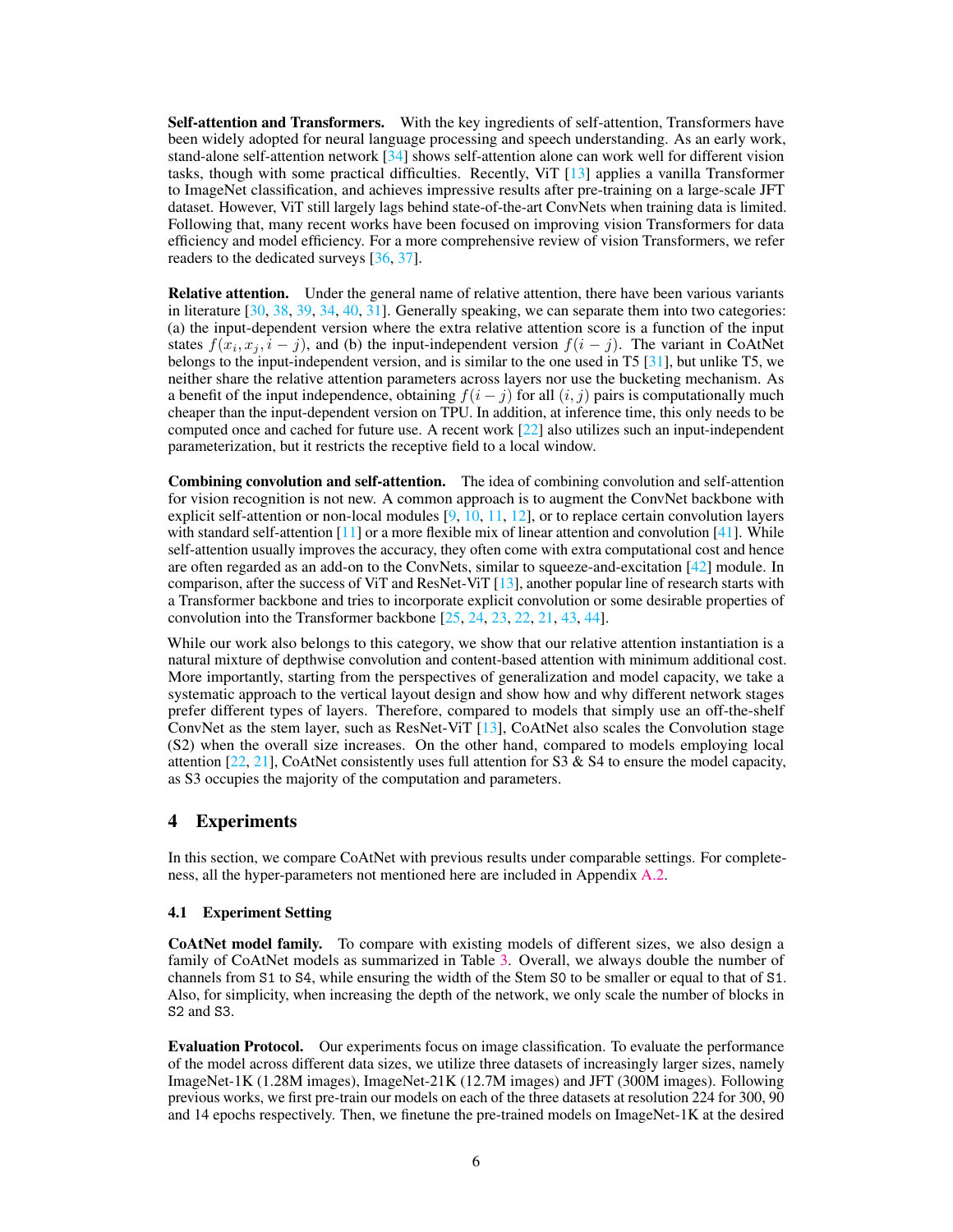<span id="page-6-0"></span>Table 3: L denotes the number of blocks and D denotes the hidden dimension (#channels). For all Conv and MBConv blocks, we always use the kernel size 3. For all Transformer blocks, we set the size of each attention head to 32, following  $[22]$ . The expansion rate for the inverted bottleneck is always 4 and the expansion (shrink) rate for the SE is always 0.25.

| <b>Stages</b>                                    | Size   CoAtNet-0   CoAtNet-1   CoAtNet-2   CoAtNet-3                                              |                       |  |                                                 | CoAtNet-4          |
|--------------------------------------------------|---------------------------------------------------------------------------------------------------|-----------------------|--|-------------------------------------------------|--------------------|
| $SO-Conv$                                        | $\vert$ <sup>1</sup> /2 $\vert$ L=2 D=64 $\vert$ L=2 D=64 $\vert$ L=2 D=128                       |                       |  | L=2 D=192   L=2 D=192                           |                    |
|                                                  | S1-MbConv $\vert$ <sup>1</sup> / <sub>4</sub> $\vert$ L=2 D=96 $\vert$ L=2 D=96 $\vert$ L=2 D=128 |                       |  | $\vert$ L=2 D=192                               | $L=2$ D=192        |
| S2-MBConv                                        | $1/8$   L=3 D=192 $\overline{ }$                                                                  | L=6 D=192   L=6 D=256 |  | L=6 D=384                                       | $L=12$ $D=384$     |
| $S3$ -TF $M_{\rm Rel}$                           | $1/16$   L=5 D=384   L=14 D=384   L=14 D=512                                                      |                       |  | $  L=14 \text{ D} = 768   L=28 \text{ D} = 768$ |                    |
| $\mathsf{S4}\text{-}\mathrm{TFM}_{\mathrm{Rel}}$ | $1/32$   L=2 D=768   L=2 D=768   L=2 D=1024                                                       |                       |  | L=2 D=1536                                      | $\vert$ L=2 D=1536 |

resolutions for 30 epochs and obtain the corresponding evaluation accuracy. One exception is the ImageNet-1K performance at resolution 224, which can be directly obtained at the end of pre-training. Note that similar to other models utilizing Transformer blocks, directly evaluating models pre-trained on ImageNet-1K at a larger resolution without finetuning usually leads to performance drop. Hence, finetuning is always employed whenever input resolution changes.

Data Augmentation & Regularization. In this work, we only consider two widely used data augmentations, namely RandAugment [\[45\]](#page-12-6) and MixUp [\[46\]](#page-12-7), and three common techniques, including stochastic depth  $[47]$ , label smoothing  $[48]$  and weight decay  $[49]$ , to regularize the model. Intuitively, the specific hyper-parameters of the augmentation and regularization methods depend on model size and data scale, where strong regularization is usually applied for larger models and smaller dataset.

Under the general principle, a complication under the current paradigm is how to adjust the regularization for pre-training and finetuning as data size can change. Specifically, we have an interesting observation that if a certain type of augmentation is entirely disabled during pre-training, simply turning it on during fine-tuning would most likely harm the performance rather than improving. We conjecture this could be related to data distribution shift. As a result, for certain runs of the proposed model, we deliberately apply RandAugment and stochastic depth of a small degree when pre-training on the two larger datasets, ImageNet21-K and JFT. Although such regularization can harm the pre-training metrics, this allows more versatile regularization and augmentation during finetuning, leading to improved down-stream performances.

#### 4.2 Main Results

<span id="page-6-1"></span>

89 $-$ 88.55 (VIT-H/14 JFT Pre-train) 88.56 CoAtNet 88 Cv  $(96)$ ImageNet Top-1 Accuracy (%) Accuracy (<br>87<br>87 EffNetV2 SwinTFM  $Top-1$ 86 HaloNe ViT i<br>N 85 84 83 0 50 100 150 200 250 300 Params (Millions)

Figure 2: Accuracy-to-FLOPs scaling curve under ImageNet-1K only setting at 224x224.

Figure 3: Accuracy-to-Params scaling curve under ImageNet-21K  $\Rightarrow$  ImageNet-1K setting.

ImageNet-1K The experiment results with only the ImageNet-1K dataset are shown in Table [4.](#page-7-0) Under similar conditions, the proposed CoAtNet models not only outperform ViT variants, but also match the best convolution-only architectures, i.e., EfficientNet-V2 and NFNets. Additionally, we also visualize the all results at resolution 224x224 in Fig. [2.](#page-6-1) As we can see, CoAtNet scales much better than previous model with attention modules.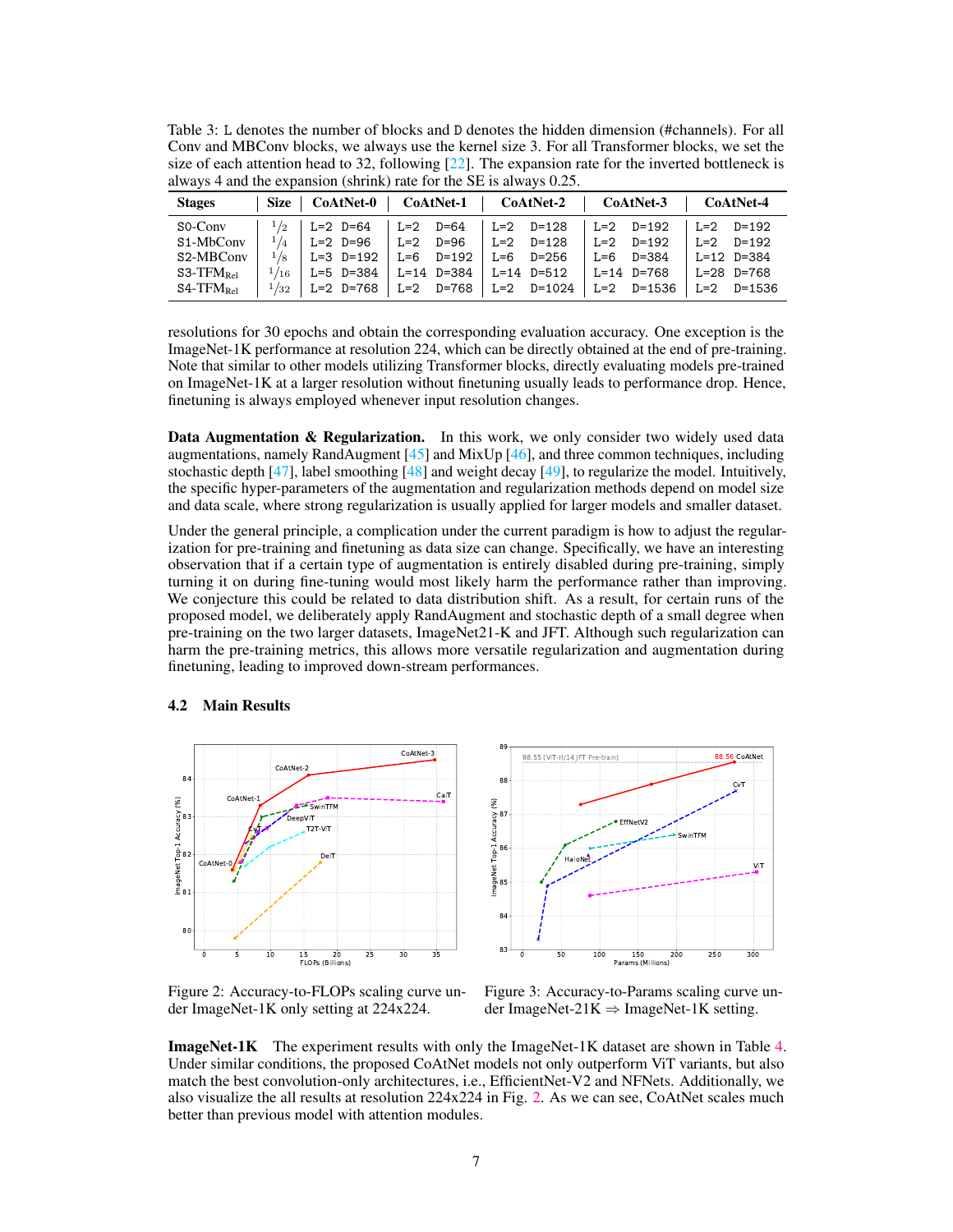| <b>Models</b>   |                  | <b>Eval Size</b> | #Params | #FLOPs |                          | <b>ImageNet Top-1 Accuracy</b> |
|-----------------|------------------|------------------|---------|--------|--------------------------|--------------------------------|
|                 |                  |                  |         |        | 1K only                  | $21K+1K$                       |
|                 | EfficientNet-B7  | $600^{2}$        | 66M     | 37B    | 84.7                     |                                |
| Conv Only       | EfficientNetV2-L | $480^{2}$        | 121M    | 53B    | 85.7                     | 86.8                           |
|                 | NFNet-F3         | $416^2$          | 255M    | 114.8B | 85.7                     |                                |
|                 | NFNet-F5         | $544^2$          | 377M    | 289.8B | 86.0                     |                                |
|                 | DeiT-B           | $384^2\,$        | 86M     | 55.4B  | 83.1                     |                                |
| ViT-Stem TFM    | $ViT-L/16$       | $384^2$          | 304M    | 190.7B |                          | 85.3                           |
|                 | CaiT-S-36        | $384^2\,$        | 68M     | 48.0B  | 85.0                     |                                |
|                 | DeepViT-L        | $224^2$          | 55M     | 12.5B  | 83.1                     |                                |
|                 | Swin-B           | $384^2$          | 88M     | 47.0B  | 84.2                     | 86.0                           |
| Multi-stage TFM | Swin-L           | $384^2$          | 197M    | 103.9B | $\blacksquare$           | 86.4                           |
|                 | BotNet-T7        | $384^2\,$        | 75.1M   | 45.8B  | 84.7                     |                                |
|                 | LambdaResNet-420 | $320^{2}$        |         |        | 84.8                     |                                |
| $Conv+TFM$      | T2T-ViT-24       | $224^2$          | 64.1M   | 15.0B  | 82.6                     |                                |
|                 | $CvT-21$         | $384^2$          | 32M     | 24.9B  | 83.3                     |                                |
|                 | $CvT-W24$        | $384^2$          | 277M    | 193.2B | $\overline{\phantom{a}}$ | 87.7                           |
|                 | CoAtNet-0        | $224^2$          | 25M     | 4.2B   | 81.6                     |                                |
|                 | CoAtNet-1        | $224^2$          | 42M     | 8.4B   | 83.3                     |                                |
|                 | CoAtNet-2        | $224^2$          | 75M     | 15.7B  | 84.1                     | 87.1                           |
|                 | CoAtNet-3        | $224^2$          | 168M    | 34.7B  | 84.5                     | 87.6                           |
|                 | CoAtNet-0        | $384^2$          | 25M     | 13.4B  | 83.9                     |                                |
|                 | CoAtNet-1        | $384^2$          | 42M     | 27.4B  | 85.1                     |                                |
| Conv+TFM        | CoAtNet-2        | $384^2$          | 75M     | 49.8B  | 85.7                     | 87.1                           |
| (ours)          | CoAtNet-3        | $384^2$          | 168M    | 107.4B | 85.8                     | 87.6                           |
|                 | CoAtNet-4        | $384^2$          | 275M    | 189.5B |                          | 87.9                           |
|                 | $+ PT-RA$        | $384^2\,$        | 275M    | 189.5B |                          | 88.3                           |
|                 | $+ PT-RA-E150$   | $384^2$          | 275M    | 189.5B |                          | 88.4                           |
|                 | CoAtNet-2        | $512^2\,$        | 75M     | 96.7B  | 85.9                     | 87.3                           |
|                 | CoAtNet-3        | $512^2$          | 168M    | 203.1B | 86.0                     | 87.9                           |
|                 | CoAtNet-4        | $512^2$          | 275M    | 360.9B |                          | 88.1                           |
|                 | $+ PT-RA$        | $512^2$          | 275M    | 360.9B |                          | 88.4                           |
|                 | $+ PT-RA-E150$   | $512^2$          | 275M    | 360.9B |                          | 88.56                          |

<span id="page-7-0"></span>Table 4: Model performance on ImageNet. 1K only denotes training on ImageNet-1K only; 21K+1K denotes pre-training on ImageNet-21K and finetuning on ImageNet-1K; PT-RA denotes applying RandAugment during 21K pre-training, and E150 means 150 epochs of 21K pre-training, which is longer than the standard 90 epochs. More results are in Appendix [A.3.](#page-15-0)

ImageNet-21K As we can see from Table [4](#page-7-0) and Fig. [3,](#page-6-1) when ImageNet-21K is used for pretraining, the advantage of CoAtNet becomes more obvious, substantially outperforming all previous models. Notably, the best CoAtNet variant achieves a top-1 accuracy of 88.56%, matching the ViT-H/14 performance of 88.55%, which requires pre-training the 2.3x larger ViT model on a 23x larger proprietary weakly labeled dataset (JFT) for 2.2x more steps. This marks a dramatic improvement in both data efficiency and computation efficiency.

JFT Finally, in Table [5,](#page-8-0) we further evaluate CoAtNet under the large-scale data regime with JFT-300M and JFT-3B. Encouragingly, our CoAtNet-4 can almost match the best previous performance with JFT-300M set by NFNet-F4+, while being 2x more efficient in terms of both TPU training time and parameter count. When we scale up the model to consume similar training resource as NFNet-F4+, CoAtNet-5 reaches 89.77% on top-1 accuracy, outperforming previous results under comparable settings.

Moreover, as we further push the training resource towards the level used by ViT-G/14 and utilize the same JFT-3B dataset of an even larger size  $[26]$ , with over 4x less computation, CoAtNet-6 is able to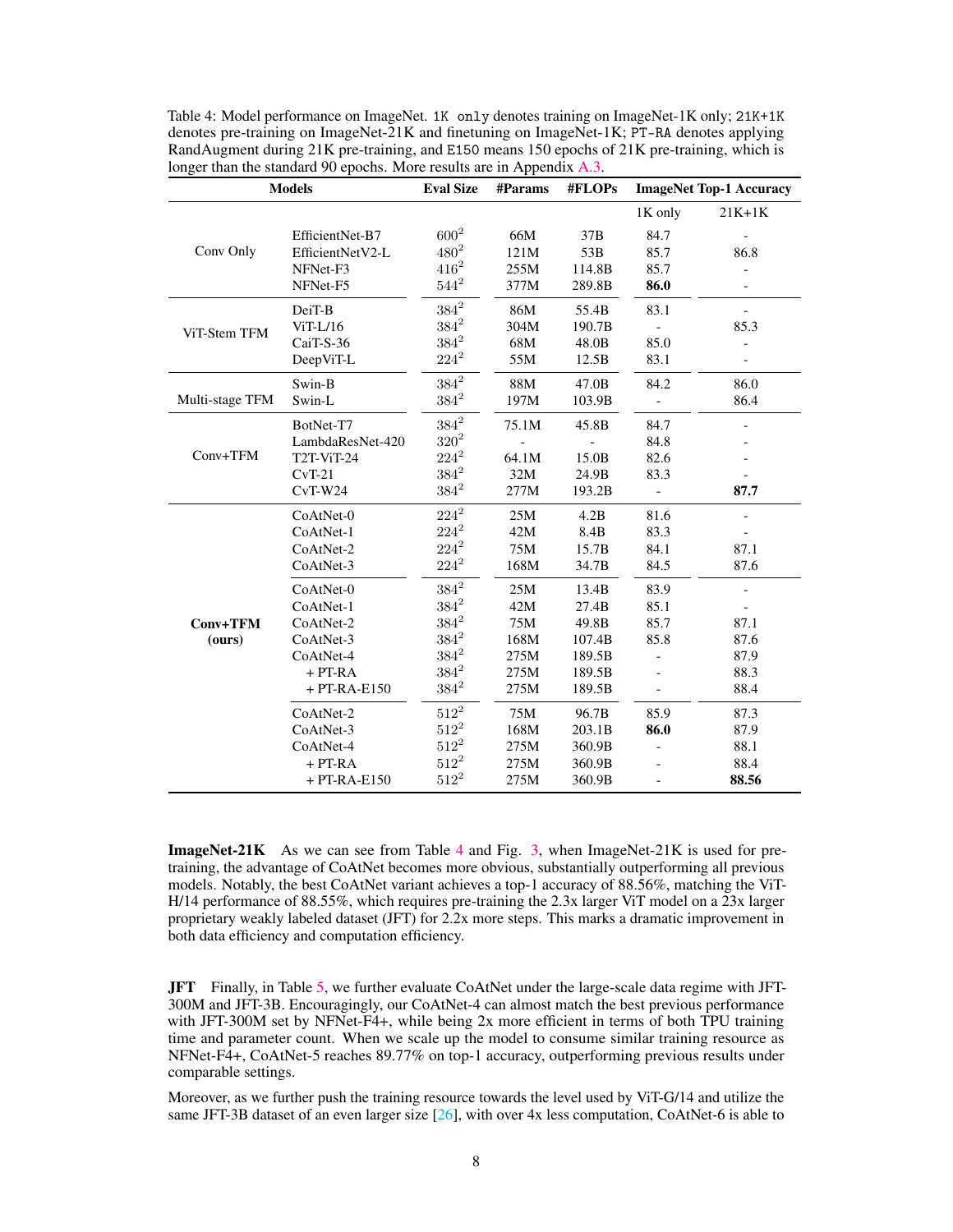<span id="page-8-0"></span>Table 5: Performance Comparison on large-scale JFT dataset. TPUv3-core-days denotes the pretraining time, *Top-1 Accuracy* denotes the finetuned accuracy on ImageNet. Note that the last 3 rows use a larger dataset JFT-3B  $[26]$  for pre-training, while others use JFT-300M  $[15]$ . See Appendix [A.2](#page-14-0) for the size details of CoAtNet-5/6/7. † : Down-sampling in the MBConv block is achieved by stride-2 Depthwise Convolution.  $\degree$ : ViT-G/14 computation consumption is read from Fig. 1 of the paper [\[26\]](#page-11-7).

| <b>Models</b>         | <b>Eval Size</b> | #Params | #FLOPs           | TPUv3-core-days | <b>Top-1 Accuracy</b> |
|-----------------------|------------------|---------|------------------|-----------------|-----------------------|
| $ResNet + ViT-L/16$   | $384^2$          | 330M    |                  |                 | 87.12                 |
| $ViT-L/16$            | $512^2$          | 307M    | 364B             | 0.68K           | 87.76                 |
| $ViT-H/14$            | $518^2$          | 632M    | 1021B            | 2.5K            | 88.55                 |
| NFNet-F4+             | $512^2$          | 527M    | 367B             | 1.86K           | 89.2                  |
| $CoAtNet-3†$          | $384^2$          | 168M    | 114B             | 0.58K           | 88.52                 |
| $CoAtNet-3^{\dagger}$ | $512^2$          | 168M    | 214 <sub>B</sub> | 0.58K           | 88.81                 |
| CoAtNet-4             | $512^2$          | 275M    | 361 <sub>B</sub> | 0.95K           | 89.11                 |
| $CoAtNet-5$           | $512^2$          | 688M    | 812B             | 1.82K           | 89.77                 |
| $ViT-G/14$            | $518^2$          | 1.84B   | 5160B            | $>30K^{\circ}$  | 90.45                 |
| CoAtNet-6             | $512^2$          | 1.47B   | 1521B            | 6.6K            | 90.45                 |
| CoAtNet-7             | $512^2$          | 2.44B   | 2586B            | 20.1K           | 90.88                 |

match the performance of ViT-G/14 of 90.45%, and with 1.5x less computation, CoAtNet-7 achieves 89.77% on top-1 accuracy 90.88%, achieving the new state-of-the-art performance.

#### <span id="page-8-3"></span>4.3 Ablation Studies

In this section, we will ablate our design choices for CoAtNet.

Firstly, we study the importance of the relative attention from combining convolution and attention into a single computation unit. Specifically, we compare two models, one with the relative attention and the other without, under both the ImageNet-1K alone and ImageNet-21K transfer setting. As we can see from Table [6,](#page-8-1) when only the ImageNet-1K is used, relative attention clearly outperforms the standard attention, indicating a better generalization. In addition, under the ImageNet-21K transfer setting, the relative attention variant achieves a substantially better transfer accuracy, despite their very close pre-training performances. This suggests the main advantage of relative attention in visual processing is not in higher capacity but in better generalization.

<span id="page-8-1"></span>

| Table 0. Abiation on relative attention. |                                   |               |                         |  |  |  |
|------------------------------------------|-----------------------------------|---------------|-------------------------|--|--|--|
| <b>Setting</b>                           | Metric                            | With Rel-Attn | <b>Without Rel-Attn</b> |  |  |  |
| $ImageNet-1K$                            | Accuracy $(224^2)$                | 84.1          | 83.8                    |  |  |  |
|                                          | Accuracy $(384^2)$                | 85.7          | 85.3                    |  |  |  |
| ImageNet-21K                             | Pre-train Precision @ 1 $(224^2)$ | 53.0          | 52.8                    |  |  |  |
| $\Rightarrow$ ImageNet-1K                | Finetune Accuracy $(384^2)$       | 87.9          | 87.4                    |  |  |  |

|  |  |  | Table 6: Ablation on relative attention. |  |
|--|--|--|------------------------------------------|--|
|--|--|--|------------------------------------------|--|

<span id="page-8-2"></span>

| Table 7: Ablation on architecture layout.        |                         |                  |                         |  |  |  |
|--------------------------------------------------|-------------------------|------------------|-------------------------|--|--|--|
| <b>Setting</b>                                   | <b>Models</b>           | Layout           | <b>Top-1 Accuracy</b>   |  |  |  |
| ImageNet-1K                                      | V0: CoAtNet-2           | [2, 2, 6, 14, 2] | 84.1                    |  |  |  |
|                                                  | $V1: S2 \Leftarrow S3$  | [2, 2, 2, 18, 2] | 83.4                    |  |  |  |
|                                                  | V2: $S2 \Rightarrow S3$ | [2, 2, 8, 12, 2] | 84.0                    |  |  |  |
| $ImageNet-21K$                                   | V0: CoAtNet-3           | [2, 2, 6, 14, 2] | $53.0 \rightarrow 87.6$ |  |  |  |
| $\Rightarrow$ ImageNet-1K V1: S2 $\Leftarrow$ S3 |                         | [2, 2, 2, 18, 2] | $53.0 \rightarrow 87.4$ |  |  |  |

Secondly, as S2 with MBConv blocks and S3 with relative Transformer blocks occupy most of the computation of the CoAtNet, a question to ask is how to split the computation between S2 (MBConv) and S3 (Transformer) to achieve a good performance. In practice, it boils down to deciding the number of blocks to have in each stage, which we will refer to as "layout" design. For this purpose, we compare a few different layouts that we experimented with in Table [7.](#page-8-2)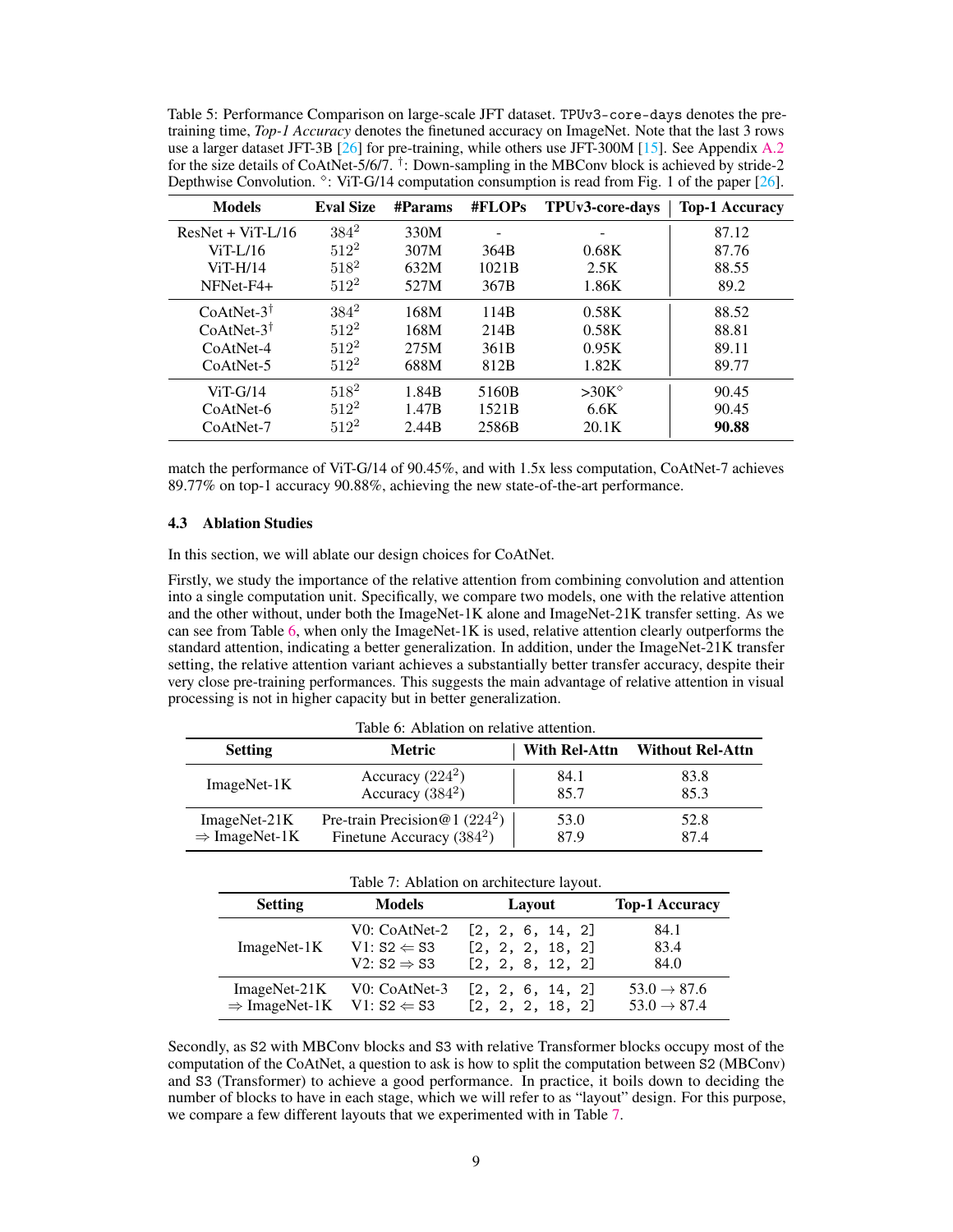Table 8: Ablation on head size and normalization type.

<span id="page-9-0"></span>

| <b>Setting</b>            | <b>Models</b>                  | <b>Image Size</b> | <b>Top-1 Accuracy</b> |
|---------------------------|--------------------------------|-------------------|-----------------------|
| $ImageNet-1K$             | CoAtNet-2                      | $224^2$           | 84.1                  |
|                           | Head size: $32 \rightarrow 64$ | $224^2$           | 83.9                  |
|                           | Norm type: $BN \rightarrow LN$ | $224^2$           | 84.1                  |
| $ImageNet-21K$            | $CoAtNet-3$                    | $384^2$           | 87.9                  |
| $\Rightarrow$ ImageNet-1K | Norm type: $BN \rightarrow LN$ | $384^2$           | 87.8                  |

- If we keep the total number of blocks in S2 and S3 fixed and vary the number in each stage, we observe that V0 is a sweet spot between V1 and V2. Basically, having more Transformer blocks in S3 generally leads to better performance until the number of MBConv blocks in S2 is too small to generalize well.
- To further evaluate whether the sweet spot also holds in the transfer setting, where a higher capacity is often regarded more important, we further compare V0 and V1 under the ImageNet-21K transferring to ImageNet-1K setup. Interestingly, despite that V1 and V0 have the same performance during ImageNet-21K pre-training, the transfer accuracy of V1 clearly falls behind V0. Again, this suggests the importance of convolution in achieving good transferability and generalization.

Lastly, we study two choices of model details, namely the dimension of each attention (default to 32) head as well as the type of normalization (default to BatchNorm) used in MBConv blocks. From Table [8,](#page-9-0) we can see increasing head size from 32 to 64 can slightly hurt performance, though it actually improves the TPU speed by a significant amount. In practice, this will be a quality-speed trade-off one can make. On the other hand, BatchNorm and LayerNorm have almost the same performance, while BatchNorm is 10 - 20% faster on TPU depending on the per-core batch size.

# 5 Conclusion

In this paper, we systematically study the properties of convolutions and Transformers, which leads to a principled way to combine them into a new family of models named CoAtNet. Extensive experiments show that CoAtNet enjoys both good generalization like ConvNets and superior model capacity like Transformers, achieving state-of-the-art performances under different data sizes and computation budgets.

Note that this paper currently focuses on ImageNet classification for model development. However, we believe our approach is applicable to broader applications like object detection and semantic segmentation. We will leave them for future work.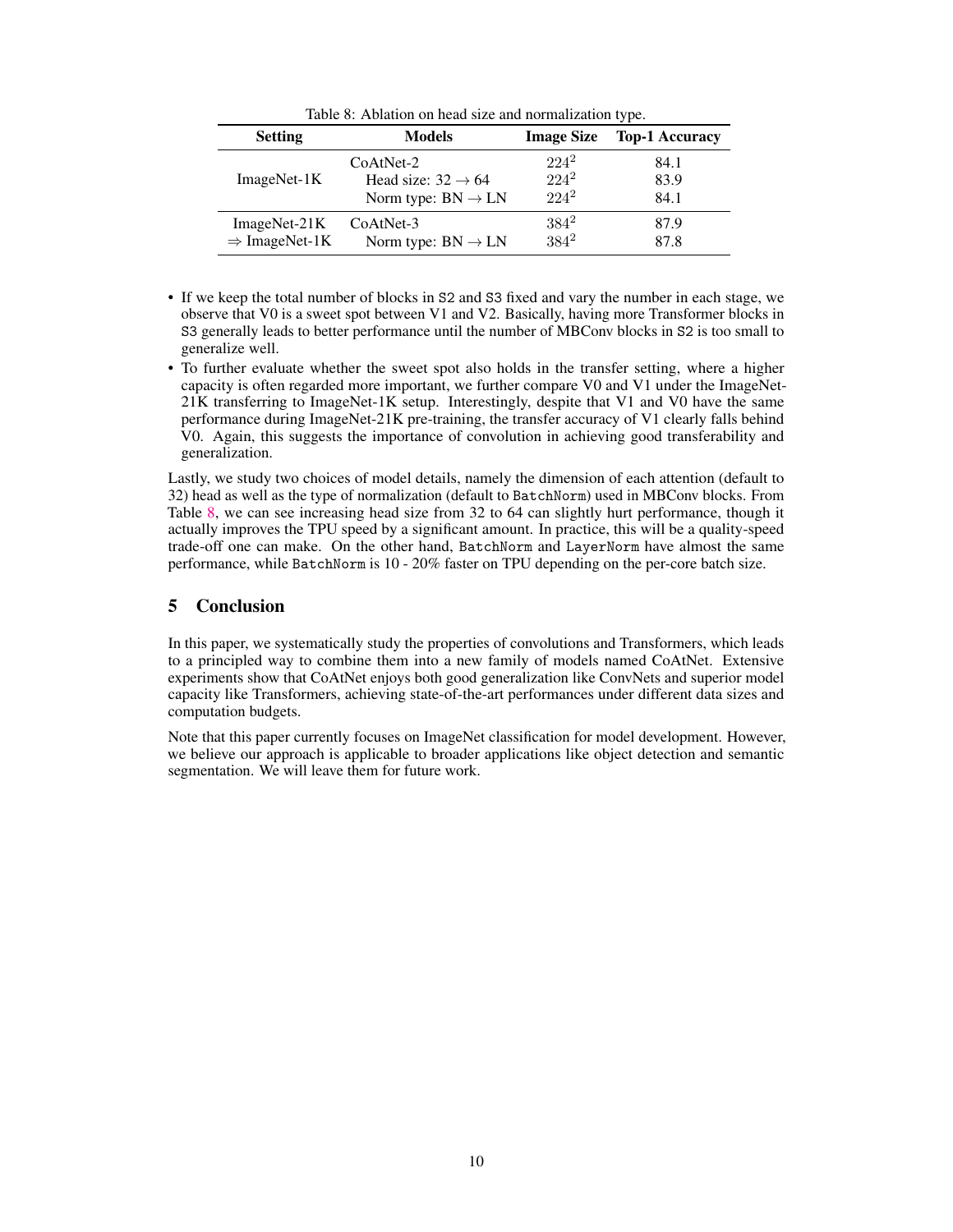## References

- <span id="page-10-0"></span>[1] Alex Krizhevsky, Ilya Sutskever, and Geoffrey E Hinton. Imagenet classification with deep convolutional neural networks. In *Advances in Neural Information Processing Systems*, pages 1097–1105, 2012.
- <span id="page-10-1"></span>[2] Karen Simonyan and Andrew Zisserman. Very deep convolutional networks for large-scale image recognition. In *ICLR*, 2015.
- <span id="page-10-2"></span>[3] Kaiming He, Xiangyu Zhang, Shaoqing Ren, and Jian Sun. Deep residual learning for image recognition. In *CVPR*, 2016.
- <span id="page-10-3"></span>[4] Christian Szegedy, Wei Liu, Yangqing Jia, Pierre Sermanet, Scott Reed, Dragomir Anguelov, Dumitru Erhan, Vincent Vanhoucke, and Andrew Rabinovich. Going deeper with convolutions. In *Proceedings of the IEEE conference on computer vision and pattern recognition*, pages 1–9, 2015.
- <span id="page-10-4"></span>[5] Mingxing Tan and Quoc V. Le. Efficientnet: Rethinking model scaling for convolutional neural networks. *ICML*, 2019.
- <span id="page-10-5"></span>[6] Ashish Vaswani, Noam Shazeer, Niki Parmar, Jakob Uszkoreit, Llion Jones, Aidan N Gomez, Lukasz Kaiser, and Illia Polosukhin. Attention is all you need. *arXiv preprint arXiv:1706.03762*, 2017.
- <span id="page-10-6"></span>[7] Jacob Devlin, Ming-Wei Chang, Kenton Lee, and Kristina Toutanova. Bert: Pre-training of deep bidirectional transformers for language understanding. *arXiv preprint arXiv:1810.04805*, 2018.
- <span id="page-10-7"></span>[8] Tom B Brown, Benjamin Mann, Nick Ryder, Melanie Subbiah, Jared Kaplan, Prafulla Dhariwal, Arvind Neelakantan, Pranav Shyam, Girish Sastry, Amanda Askell, et al. Language models are few-shot learners. *arXiv preprint arXiv:2005.14165*, 2020.
- <span id="page-10-8"></span>[9] Xiaolong Wang, Ross Girshick, Abhinav Gupta, and Kaiming He. Non-local neural networks. In *Proceedings of the IEEE conference on computer vision and pattern recognition*, pages 7794–7803, 2018.
- <span id="page-10-9"></span>[10] Irwan Bello, Barret Zoph, Ashish Vaswani, Jonathon Shlens, and Quoc V Le. Attention augmented convolutional networks. In *Proceedings of the IEEE/CVF International Conference on Computer Vision*, pages 3286–3295, 2019.
- <span id="page-10-10"></span>[11] Aravind Srinivas, Tsung-Yi Lin, Niki Parmar, Jonathon Shlens, Pieter Abbeel, and Ashish Vaswani. Bottleneck transformers for visual recognition. *arXiv preprint arXiv:2101.11605*, 2021.
- <span id="page-10-11"></span>[12] Zhuoran Shen, Mingyuan Zhang, Haiyu Zhao, Shuai Yi, and Hongsheng Li. Efficient attention: Attention with linear complexities. In *Proceedings of the IEEE/CVF Winter Conference on Applications of Computer Vision*, pages 3531–3539, 2021.
- <span id="page-10-12"></span>[13] Alexey Dosovitskiy, Lucas Beyer, Alexander Kolesnikov, Dirk Weissenborn, Xiaohua Zhai, Thomas Unterthiner, Mostafa Dehghani, Matthias Minderer, Georg Heigold, Sylvain Gelly, et al. An image is worth 16x16 words: Transformers for image recognition at scale. *arXiv preprint arXiv:2010.11929*, 2020.
- <span id="page-10-13"></span>[14] Jia Deng, Wei Dong, Richard Socher, Li-Jia Li, Kai Li, and Li Fei-Fei. Imagenet: A largescale hierarchical image database. In *2009 IEEE conference on computer vision and pattern recognition*, pages 248–255. Ieee, 2009.
- <span id="page-10-14"></span>[15] Chen Sun, Abhinav Shrivastava, Saurabh Singh, and Abhinav Gupta. Revisiting unreasonable effectiveness of data in deep learning era. In *Proceedings of the IEEE international conference on computer vision*, pages 843–852, 2017.
- <span id="page-10-15"></span>[16] Hugo Touvron, Matthieu Cord, Matthijs Douze, Francisco Massa, Alexandre Sablayrolles, and Hervé Jégou. Training data-efficient image transformers & distillation through attention. *arXiv preprint arXiv:2012.12877*, 2020.
- <span id="page-10-16"></span>[17] Hugo Touvron, Matthieu Cord, Alexandre Sablayrolles, Gabriel Synnaeve, and Hervé Jégou. Going deeper with image transformers. *arXiv preprint arXiv:2103.17239*, 2021.
- <span id="page-10-17"></span>[18] Daquan Zhou, Bingyi Kang, Xiaojie Jin, Linjie Yang, Xiaochen Lian, Qibin Hou, and Jiashi Feng. Deepvit: Towards deeper vision transformer. *arXiv preprint arXiv:2103.11886*, 2021.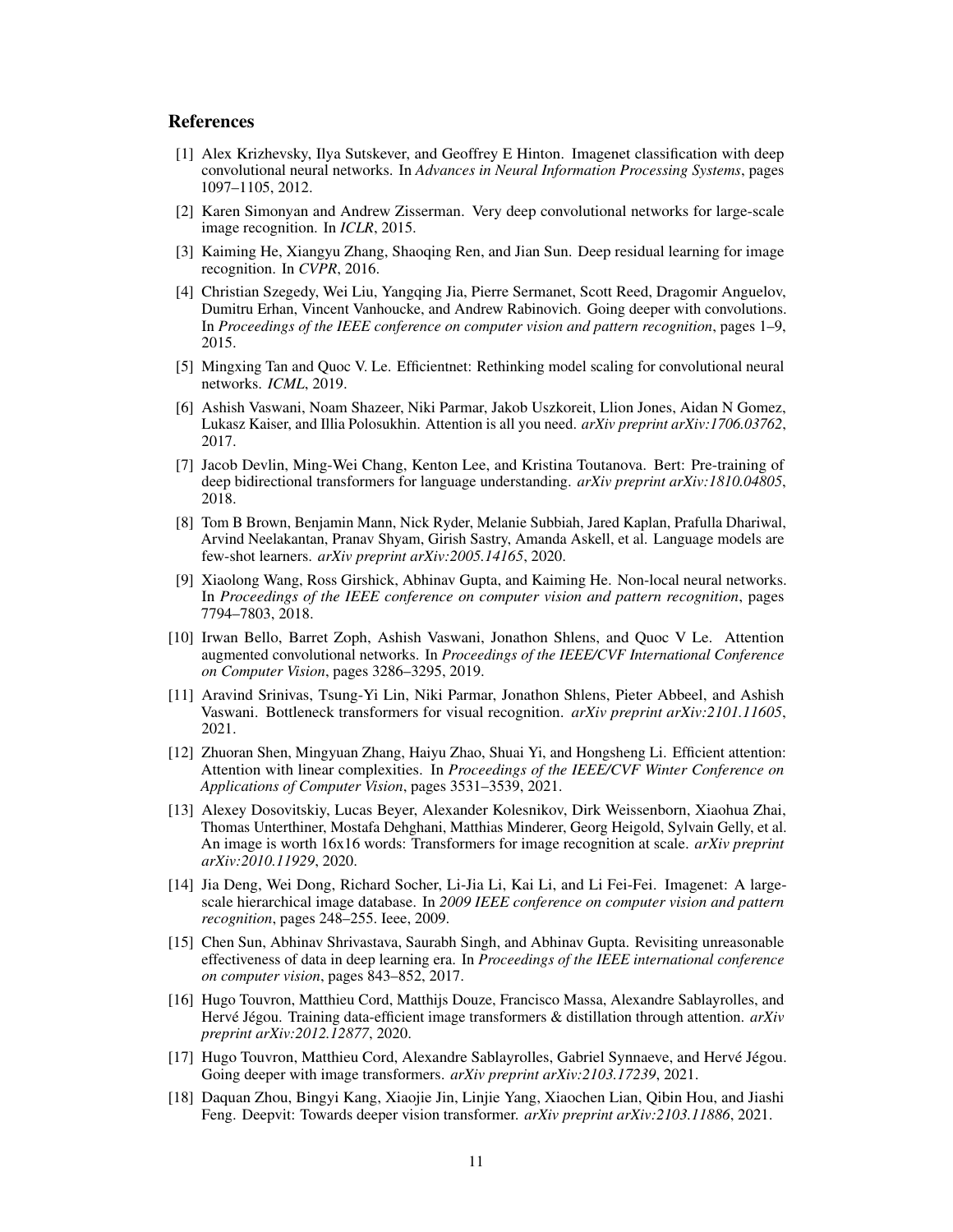- <span id="page-11-0"></span>[19] Mingxing Tan and Quoc V Le. Efficientnetv2: Smaller models and faster training. *ICML*, 2021.
- <span id="page-11-1"></span>[20] Andrew Brock, Soham De, Samuel L Smith, and Karen Simonyan. High-performance largescale image recognition without normalization. *arXiv preprint arXiv:2102.06171*, 2021.
- <span id="page-11-2"></span>[21] Ashish Vaswani, Prajit Ramachandran, Aravind Srinivas, Niki Parmar, Blake Hechtman, and Jonathon Shlens. Scaling local self-attention for parameter efficient visual backbones. *arXiv preprint arXiv:2103.12731*, 2021.
- <span id="page-11-3"></span>[22] Ze Liu, Yutong Lin, Yue Cao, Han Hu, Yixuan Wei, Zheng Zhang, Stephen Lin, and Baining Guo. Swin transformer: Hierarchical vision transformer using shifted windows. *arXiv preprint arXiv:2103.14030*, 2021.
- <span id="page-11-4"></span>[23] Haiping Wu, Bin Xiao, Noel Codella, Mengchen Liu, Xiyang Dai, Lu Yuan, and Lei Zhang. Cvt: Introducing convolutions to vision transformers. *arXiv preprint arXiv:2103.15808*, 2021.
- <span id="page-11-5"></span>[24] Ben Graham, Alaaeldin El-Nouby, Hugo Touvron, Pierre Stock, Armand Joulin, Hervé Jégou, and Matthijs Douze. Levit: a vision transformer in convnet's clothing for faster inference. *arXiv preprint arXiv:2104.01136*, 2021.
- <span id="page-11-6"></span>[25] Li Yuan, Yunpeng Chen, Tao Wang, Weihao Yu, Yujun Shi, Francis EH Tay, Jiashi Feng, and Shuicheng Yan. Tokens-to-token vit: Training vision transformers from scratch on imagenet. *arXiv preprint arXiv:2101.11986*, 2021.
- <span id="page-11-7"></span>[26] Xiaohua Zhai, Alexander Kolesnikov, Neil Houlsby, and Lucas Beyer. Scaling vision transformers. *arXiv preprint arXiv:2106.04560*, 2021.
- <span id="page-11-8"></span>[27] Mark Sandler, Andrew Howard, Menglong Zhu, Andrey Zhmoginov, and Liang-Chieh Chen. Mobilenetv2: Inverted residuals and linear bottlenecks. In *Proceedings of the IEEE conference on computer vision and pattern recognition*, pages 4510–4520, 2018.
- <span id="page-11-9"></span>[28] Laurent Sifre. Rigid-motion scattering for image classification. *Ph.D. thesis section 6.2*, 2014.
- <span id="page-11-10"></span>[29] Mirgahney Mohamed, Gabriele Cesa, Taco S Cohen, and Max Welling. A data and compute efficient design for limited-resources deep learning. *arXiv preprint arXiv:2004.09691*, 2020.
- <span id="page-11-11"></span>[30] Peter Shaw, Jakob Uszkoreit, and Ashish Vaswani. Self-attention with relative position representations. *arXiv preprint arXiv:1803.02155*, 2018.
- <span id="page-11-12"></span>[31] Colin Raffel, Noam Shazeer, Adam Roberts, Katherine Lee, Sharan Narang, Michael Matena, Yanqi Zhou, Wei Li, and Peter J Liu. Exploring the limits of transfer learning with a unified text-to-text transformer. *arXiv preprint arXiv:1910.10683*, 2019.
- <span id="page-11-13"></span>[32] Angelos Katharopoulos, Apoorv Vyas, Nikolaos Pappas, and François Fleuret. Transformers are rnns: Fast autoregressive transformers with linear attention. In *International Conference on Machine Learning*, pages 5156–5165. PMLR, 2020.
- <span id="page-11-14"></span>[33] Krzysztof Choromanski, Valerii Likhosherstov, David Dohan, Xingyou Song, Andreea Gane, Tamas Sarlos, Peter Hawkins, Jared Davis, Afroz Mohiuddin, Lukasz Kaiser, et al. Rethinking attention with performers. *arXiv preprint arXiv:2009.14794*, 2020.
- <span id="page-11-15"></span>[34] Prajit Ramachandran, Niki Parmar, Ashish Vaswani, Irwan Bello, Anselm Levskaya, and Jonathon Shlens. Stand-alone self-attention in vision models. *arXiv preprint arXiv:1906.05909*, 2019.
- <span id="page-11-16"></span>[35] Mingxing Tan, Bo Chen, Ruoming Pang, Vijay Vasudevan, Mark Sandler, Andrew Howard, and Quoc V Le. Mnasnet: Platform-aware neural architecture search for mobile. In *Proceedings of the IEEE/CVF Conference on Computer Vision and Pattern Recognition*, pages 2820–2828, 2019.
- <span id="page-11-17"></span>[36] Kai Han, Yunhe Wang, Hanting Chen, Xinghao Chen, Jianyuan Guo, Zhenhua Liu, Yehui Tang, An Xiao, Chunjing Xu, Yixing Xu, et al. A survey on visual transformer. *arXiv preprint arXiv:2012.12556*, 2020.
- <span id="page-11-18"></span>[37] Salman Khan, Muzammal Naseer, Munawar Hayat, Syed Waqas Zamir, Fahad Shahbaz Khan, and Mubarak Shah. Transformers in vision: A survey. *arXiv preprint arXiv:2101.01169*, 2021.
- <span id="page-11-19"></span>[38] Cheng-Zhi Anna Huang, Ashish Vaswani, Jakob Uszkoreit, Noam Shazeer, Ian Simon, Curtis Hawthorne, Andrew M Dai, Matthew D Hoffman, Monica Dinculescu, and Douglas Eck. Music transformer. *arXiv preprint arXiv:1809.04281*, 2018.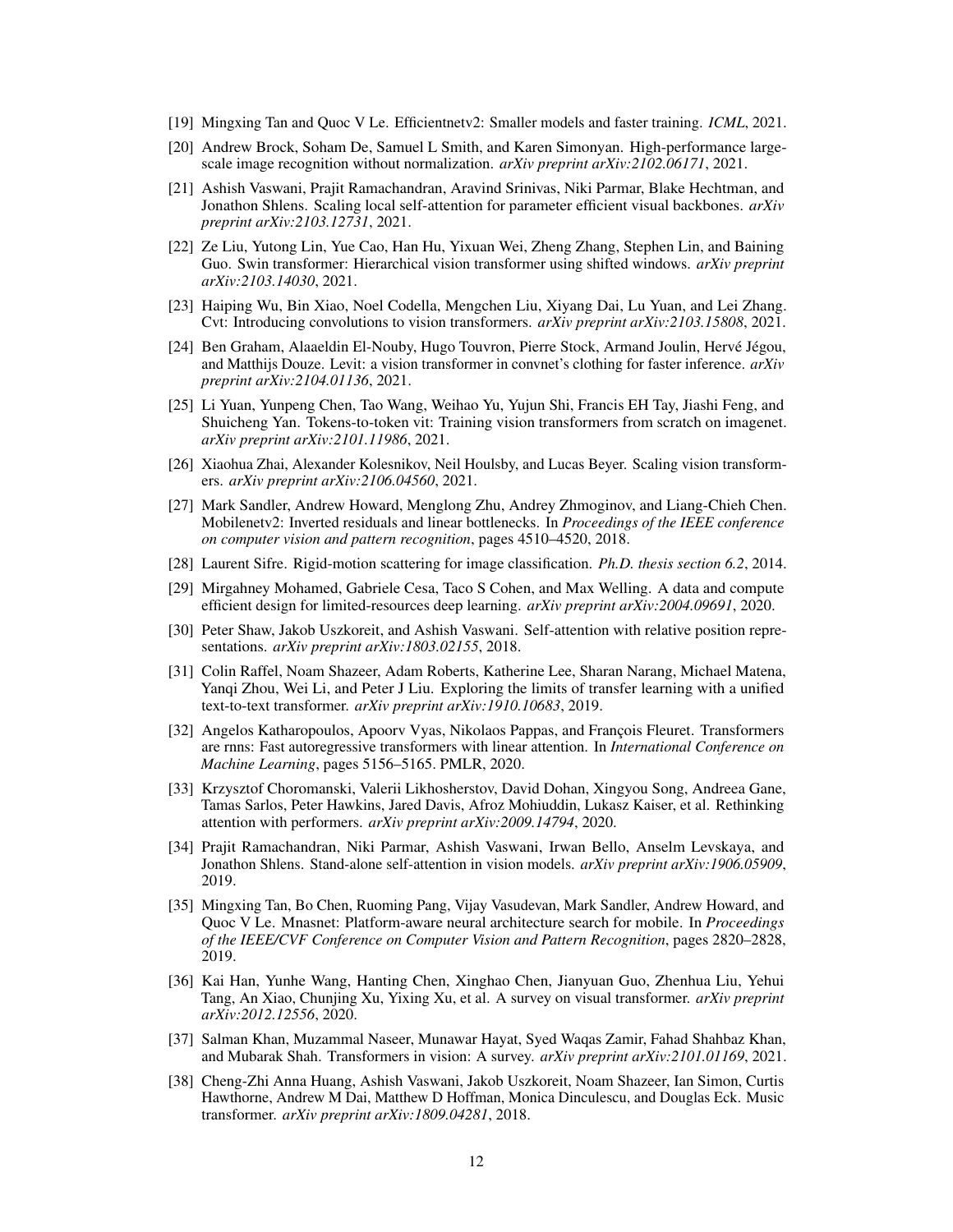- <span id="page-12-0"></span>[39] Zihang Dai, Zhilin Yang, Yiming Yang, Jaime Carbonell, Quoc V Le, and Ruslan Salakhutdinov. Transformer-xl: Attentive language models beyond a fixed-length context. *arXiv preprint arXiv:1901.02860*, 2019.
- <span id="page-12-1"></span>[40] Yao-Hung Hubert Tsai, Shaojie Bai, Makoto Yamada, Louis-Philippe Morency, and Ruslan Salakhutdinov. Transformer dissection: A unified understanding of transformer's attention via the lens of kernel. *arXiv preprint arXiv:1908.11775*, 2019.
- <span id="page-12-2"></span>[41] Irwan Bello. Lambdanetworks: Modeling long-range interactions without attention. *arXiv preprint arXiv:2102.08602*, 2021.
- <span id="page-12-3"></span>[42] Jie Hu, Li Shen, and Gang Sun. Squeeze-and-excitation networks. In *Proceedings of the IEEE conference on computer vision and pattern recognition*, pages 7132–7141, 2018.
- <span id="page-12-4"></span>[43] Kun Yuan, Shaopeng Guo, Ziwei Liu, Aojun Zhou, Fengwei Yu, and Wei Wu. Incorporating convolution designs into visual transformers. *arXiv preprint arXiv:2103.11816*, 2021.
- <span id="page-12-5"></span>[44] Wenhai Wang, Enze Xie, Xiang Li, Deng-Ping Fan, Kaitao Song, Ding Liang, Tong Lu, Ping Luo, and Ling Shao. Pyramid vision transformer: A versatile backbone for dense prediction without convolutions. *arXiv preprint arXiv:2102.12122*, 2021.
- <span id="page-12-6"></span>[45] Ekin D Cubuk, Barret Zoph, Jonathon Shlens, and Quoc V Le. Randaugment: Practical automated data augmentation with a reduced search space. In *Proceedings of the IEEE/CVF Conference on Computer Vision and Pattern Recognition Workshops*, pages 702–703, 2020.
- <span id="page-12-7"></span>[46] Hongyi Zhang, Moustapha Cisse, Yann N Dauphin, and David Lopez-Paz. mixup: Beyond empirical risk minimization. *arXiv preprint arXiv:1710.09412*, 2017.
- <span id="page-12-8"></span>[47] Gao Huang, Yu Sun, Zhuang Liu, Daniel Sedra, and Kilian Q Weinberger. Deep networks with stochastic depth. In *European conference on computer vision*, pages 646–661. Springer, 2016.
- <span id="page-12-9"></span>[48] Christian Szegedy, Vincent Vanhoucke, Sergey Ioffe, Jon Shlens, and Zbigniew Wojna. Rethinking the inception architecture for computer vision. In *Proceedings of the IEEE conference on computer vision and pattern recognition*, pages 2818–2826, 2016.
- <span id="page-12-10"></span>[49] Ilya Loshchilov and Frank Hutter. Decoupled weight decay regularization. *arXiv preprint arXiv:1711.05101*, 2017.
- <span id="page-12-11"></span>[50] Kaiming He, Xiangyu Zhang, Shaoqing Ren, and Jian Sun. Identity mappings in deep residual networks. In *European conference on computer vision*, pages 630–645. Springer, 2016.
- <span id="page-12-12"></span>[51] Dan Hendrycks and Kevin Gimpel. Gaussian error linear units (gelus). *arXiv preprint arXiv:1606.08415*, 2016.
- <span id="page-12-13"></span>[52] Zihang Dai, Guokun Lai, Yiming Yang, and Quoc V Le. Funnel-transformer: Filtering out sequential redundancy for efficient language processing. *arXiv preprint arXiv:2006.03236*, 2020.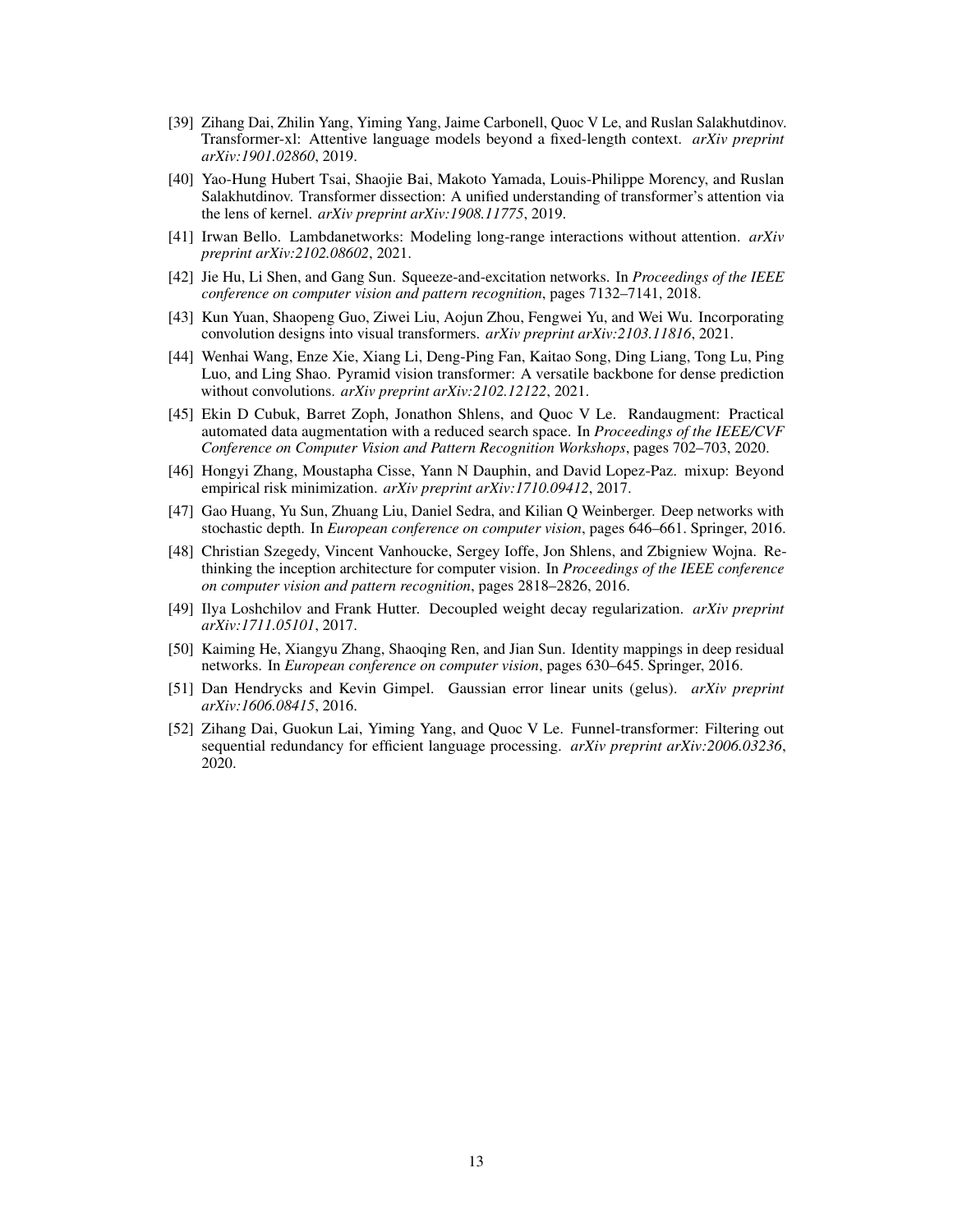## A Appendix

#### <span id="page-13-0"></span>A.1 Model Details

First of all, the overview of CoAtNet is illustrated in Fig. [4.](#page-13-1)

<span id="page-13-1"></span>

Figure 4: Overview of the proposed CoAtNet.

2D Relative Attention To implement the pre-norm version of relative attention in Eqn. [3](#page-2-3) for 2D images of size  $[H \times W]$ , for *each head*, we create a trainable parameter **P** of size  $[(2H-1) \times (2W-1)]$ , as the maximum distance is  $2H - 1$  and  $2W - 1$  respectively. Then, for two spatial locations  $(i, j)$  and  $(i', j')$ , the corresponding relative bias is  $P_{i-i'+H, j-j'+W}$  under 1-based indexing. For implementation, we need to index  $H^2W^2$  elements from the  $[(2H-1)\times(2W-1)]$  matrix. On TPU, we utilize two einsums, along the height and width axis respectively, to index the relative bias with complexity  $O(HW(H + W))$ , which is strictly subsumed by the  $O(H^2W^2D)$  attention complexity. On GPUs, the indexing can be done more efficiently with gather, which only requires memory access. Note that, at inference time, indexing the  $H^2W^2$  elements from the  $[(2H-1) \times (2W-1)]$ matrix can be pre-computed and cached to further increase the throughput.

When finetuned on a larger resolution, we simply use bi-linear interpolation to increase the size  $[(2H-1)\times(2W-1)]$  to the desired size  $[(2H^T-1)\times(2W^T-1)]$  for any  $H^{\prime}>H$  and  $W^{\prime}>W$ .

**Pre-Activation** To promote homogeneity in the model architecture, we consistently use preactivation structure [\[50\]](#page-12-11) for both the MBConv and the Transformer block, i.e.,

$$
\mathbf{x} \leftarrow \mathbf{x} + \texttt{Module}(\texttt{Norm}(\mathbf{x}))\,,
$$

where Module denotes the MBConv, Self-Attention or FFN module, while Norm corresponds to BatchNorm for MBConv and LayerNorm for Self-Attention and FFN. We have experimented with using LayerNorm in the MBConv block, which achieves the same performance while being significantly slower on our accelerator (TPU). In general, we recommend whichever is faster on your device. Following the same spirit, Gaussian Error Linear Units (GELUs) [\[51\]](#page-12-12) is used as the activation function in both the MBConv blocks and Transformer blocks.

**Down-Sampling** For the first block inside each stage from S1 to S4, down-sampling is performed independently for the residual branch and the identity branch. Specifically, for the Transformer block, the standard max pooling of stride 2 is directly applied to the input states of both branches of the self-attention module, similar to Funnel Transformer [\[52\]](#page-12-13). Also, a channel projection is applied to the identity branch to enlarge the hidden size. Hence, the down-sampling self-attention module can be expressed as

<span id="page-13-2"></span>
$$
\mathbf{x} \leftarrow \text{Proj}(\text{Pool}(\mathbf{x})) + \text{Attention}(\text{Pool}(\text{Norm}(\mathbf{x}))). \tag{4}
$$

As for the MBConv block, the down-sampling in the residual branch is instead achieved by using a stride-2 convolution to the normalized inputs, i.e.,

$$
x \leftarrow \text{Proj}(\text{Pool}(x)) + \text{Conv}(\text{DepthConv}(\text{Conv}(\text{Norm}(x), \text{stride} = 2))))\,. \tag{5}
$$

This is different from the standard MBConv where the down-sampling is done by applying stride-2 depthwise convolution to the inverted bottleneck hidden states. We later found using stride-2 depthwise convolution is helpful but slower when model is small but not so much when model scales, as shown in Table [9.](#page-14-1) Hence, if not mentioned otherwise, numbers reported in the main text uses the down-sampling implementation in Eqn. [\(5\)](#page-13-2). In practice, this could be yet another quality-speed trade-off one can tweak for smaller models.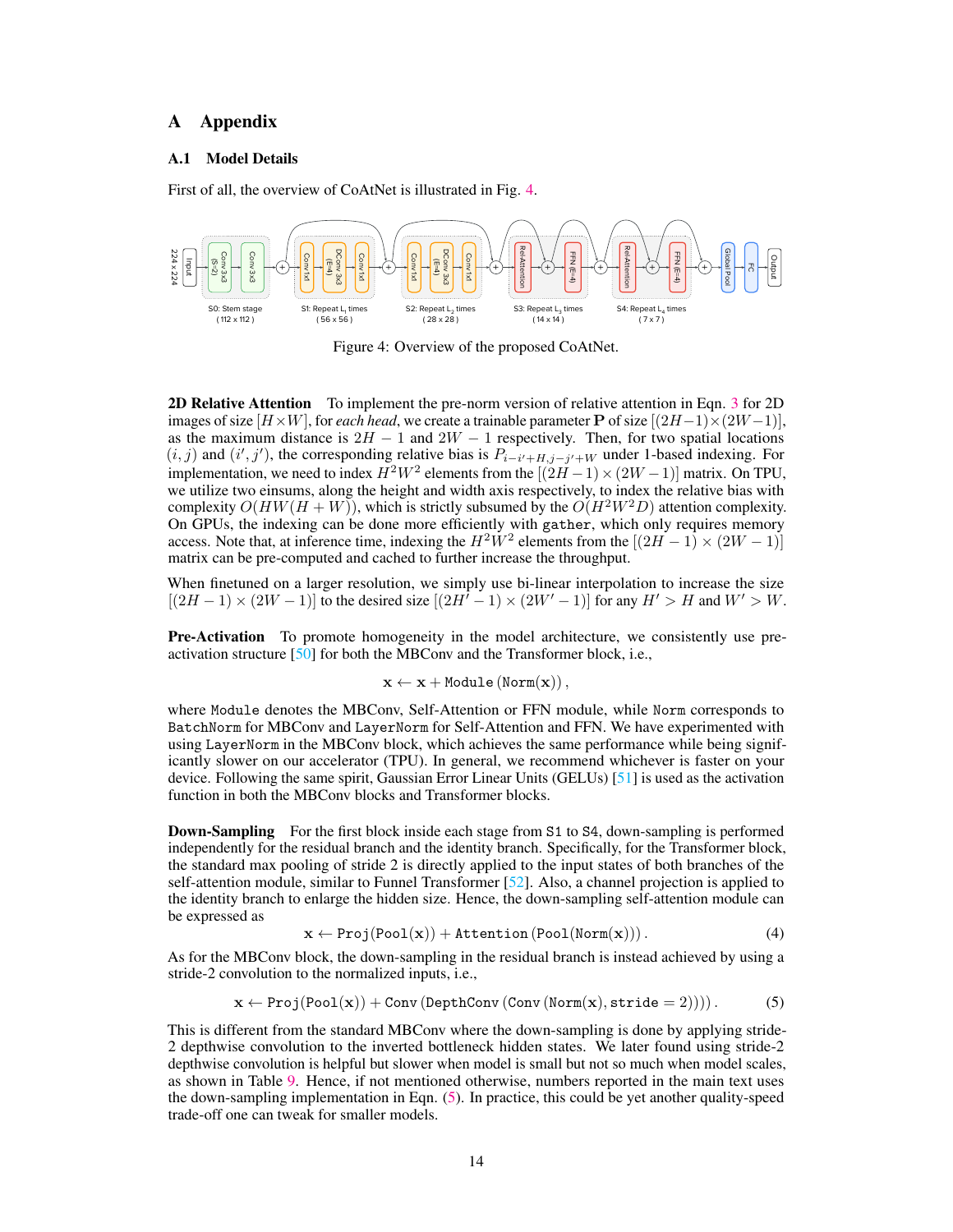| <b>Eval Size</b> | <b>#Params</b> | #FLOPs           | <b>ImageNet Top-1 Accuracy</b> |
|------------------|----------------|------------------|--------------------------------|
| $224^2$          | 25M            | 4.2B             | 81.6                           |
| $224^2$          | 25M            | 4.6B             | 82.0                           |
| $224^2$          | 42M            | 8.4 <sub>B</sub> | 83.3                           |
| $224^2$          | 42M            | 8.8B             | 83.5                           |
| $224^2$          | 75M            | 15.7B            | 84.1                           |
| $224^2$          | 75M            | 16.6B            | 84.1                           |
|                  |                |                  |                                |

<span id="page-14-1"></span>Table 9: The effect of performing down-sampling in first Conv v.s. the Depthwise Conv.

Classification head Instead of adding an additional <cls> token as in ViT to perform classification, we apply global average pooling to the last-stage output to get the representation for simplicity.

### <span id="page-14-0"></span>A.2 Hyper-Parameters

<span id="page-14-2"></span>Table 10: Hyper-parameters used in the main experiments. The slash sign " / " is used to separate the different hyper-parameters used for various CoAtNet model sizes. <sup>8</sup>: For finetuning the slightly larger CoAtNet-3, RandAugment of 2, 20 is used. <sup>†</sup>: RandAugment of 2, 5 is applied to the PT-RA variants of CoAtNet-4 in Table [14.](#page-17-0)

|                       | <b>ImageNet-1K</b>      |                 | ImageNet-21K                   |         | JFT.              |             |
|-----------------------|-------------------------|-----------------|--------------------------------|---------|-------------------|-------------|
| Hyper-parameter       | Pre-Training Finetuning |                 | Pre-Training Finetuning        |         | Pre-Training      | Finetuning  |
|                       | $(CoAtNet-0/1/2/3)$     |                 | $(CoAtNet-2/3/4)$              |         | $(CoAtNet-3/4/5)$ |             |
| Stochastic depth rate | 0.2 / 0.3 / 0.5 / 0.7   |                 | 0.3/0.5/0.7                    |         | 0.0 / 0.1 / 0.0   | 0.1/0.3/0.2 |
| Center crop           | True                    | False           | True                           | False   | True              | False       |
| RandAugment           | 2, 15                   | 2.15 $^{\circ}$ | None / None / 2, $5^{\dagger}$ |         | 2, 5              | 2, 5        |
| Mixup alpha           | 0.8                     | 0.8             | None                           | None    | None              | None        |
| Loss type             | Softmax                 | Softmax         | Sigmoid                        | Softmax | Sigmoid           | Softmax     |
| Label smoothing       | 0.1                     | 0.1             | 0.0001                         | 0.1     | 0.0001            | 0.1         |
| Train epochs          | 300                     | 30              | 90                             | 30      | 14                | 30          |
| Train batch size      | 4096                    | 512             | 4096                           | 1024    | 4096              | 512         |
| Optimizer type        | AdamW                   | AdamW           | AdamW                          | AdamW   | AdamW             | AdamW       |
| Peak learning rate    | $1e-3$                  | $5e-5$          | $1e-3$                         | 5e-5    | $1e-3/5e-4/5e-4$  | $5e-5$      |
| Min learning rate     | $1e-5$                  | $5e-5$          | $1e-5$                         | $5e-5$  | $1e-5$            | $5e-5$      |
| Warm-up               | 10K steps               | None            | 5 epochs                       | None    | 20K steps         | None        |
| LR decay schedule     | Cosine                  | None            | Linear                         | None    | Linear            | None        |
| Weight decay rate     | 0.05                    | $1e-8$          | 0.01                           | $1e-8$  | 0.01              | $1e-8$      |
| Gradient clip         | 1.0                     | 1.0             | 1.0                            | 1.0     | $1.0^{\circ}$     | 1.0         |
| EMA decay rate        | None                    | 0.9999          | None                           | 0.9999  | None              | 0.9999      |

The hyper-parameters used for the main experiments presented in Section [4](#page-5-0) are summarized in Table [10.](#page-14-2)

<span id="page-14-3"></span>The model size of CoAtNet-5 used in the JFT experiment is summarized in Table [11.](#page-14-3) Different from the standard CoAtNet models in Table [3,](#page-6-0) we set the size of each attention head to 64 rather than 32 for CoAtNet-5, as this achieves a better speed-performance trade-off as discussed in Section [4.3.](#page-8-3)

| Table 11: CoAtNet-5 model sizes. |  |
|----------------------------------|--|
|----------------------------------|--|

| <b>Stages</b>                       | <b>Size</b> | CoAtNet-5 |            |  |
|-------------------------------------|-------------|-----------|------------|--|
| $SO-Conv$                           | 1/2         | $L=2$     | $D = 192$  |  |
| S <sub>1</sub> -M <sub>b</sub> Conv | 1/4         | $L=2$     | $D = 256$  |  |
| S <sub>2</sub> -MBC <sub>onv</sub>  | 1/8         | $L=12$    | $D = 512$  |  |
| $S3-TFM_{Rel}$                      | 1/16        | $L=28$    | $D = 1280$ |  |
| $S4-TFM_{Rel}$                      | 1/32        | $I = 2$   | $D = 2048$ |  |

For CoAtNet-6 and CoAtNet-7, to reduce the memory consumption, we move  $\frac{2}{3}$  of the MBConv blocks of S2 into S3 and double its hidden dimension. While this modification does not change the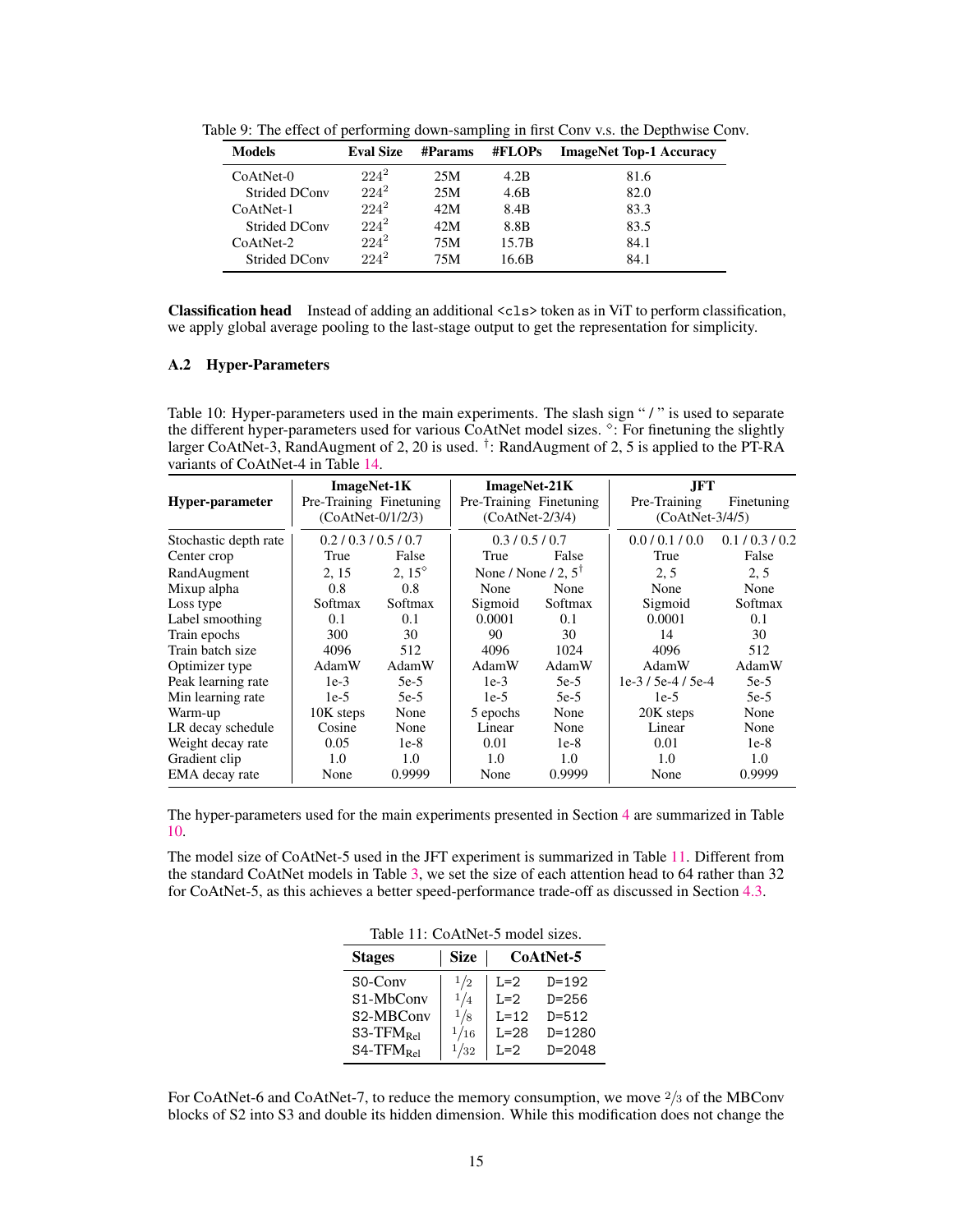<span id="page-15-1"></span>complexity in terms of FLOPs, this will reduce the activation related memory usage of these MBConv blocks by half, which enables us to build a larger model. With this adjustment, the S3 becomes a stage of mixed block types and hidden dimensions. In addition, we increase the attention head size to 128 further to boost the speed-performance trade-off. The specific sizes are summarized in Table [12.](#page-15-1) Basically, CoAtNet-6 and CoAtNet-7 share the same depth but differ in width.

| <b>Stages</b>               | Size | CoAtNet-6         |                         | CoAtNet-7         |                          |  |
|-----------------------------|------|-------------------|-------------------------|-------------------|--------------------------|--|
| $SO-Conv$                   | 1/2  | L=2               | $D = 192$               | $I = 2$           | $D = 192$                |  |
| S <sub>1</sub> -MbConv      | 1/4  | $L=2$             | $D = 192$               | $I = 2$           | $D = 256$                |  |
| S2-MBConv                   | 1/8  | $L = 4$           | $D = 384$               | $L=4$             | $D = 512$                |  |
| S3-MBConv<br>$S3-TFM_{Rel}$ | 1/16 | $L=8$<br>$I = 42$ | $D = 768$<br>$D = 1536$ | $R = 5$<br>$L=42$ | $D = 1024$<br>$D = 2048$ |  |
| $S4-TFM_{Rel}$              | 1/32 | $L=2$             | $D = 2048$              | $L=2$             | D=3072                   |  |

Table 12: Model sizes for the scaled models.

## <span id="page-15-0"></span>A.3 Complete Comparison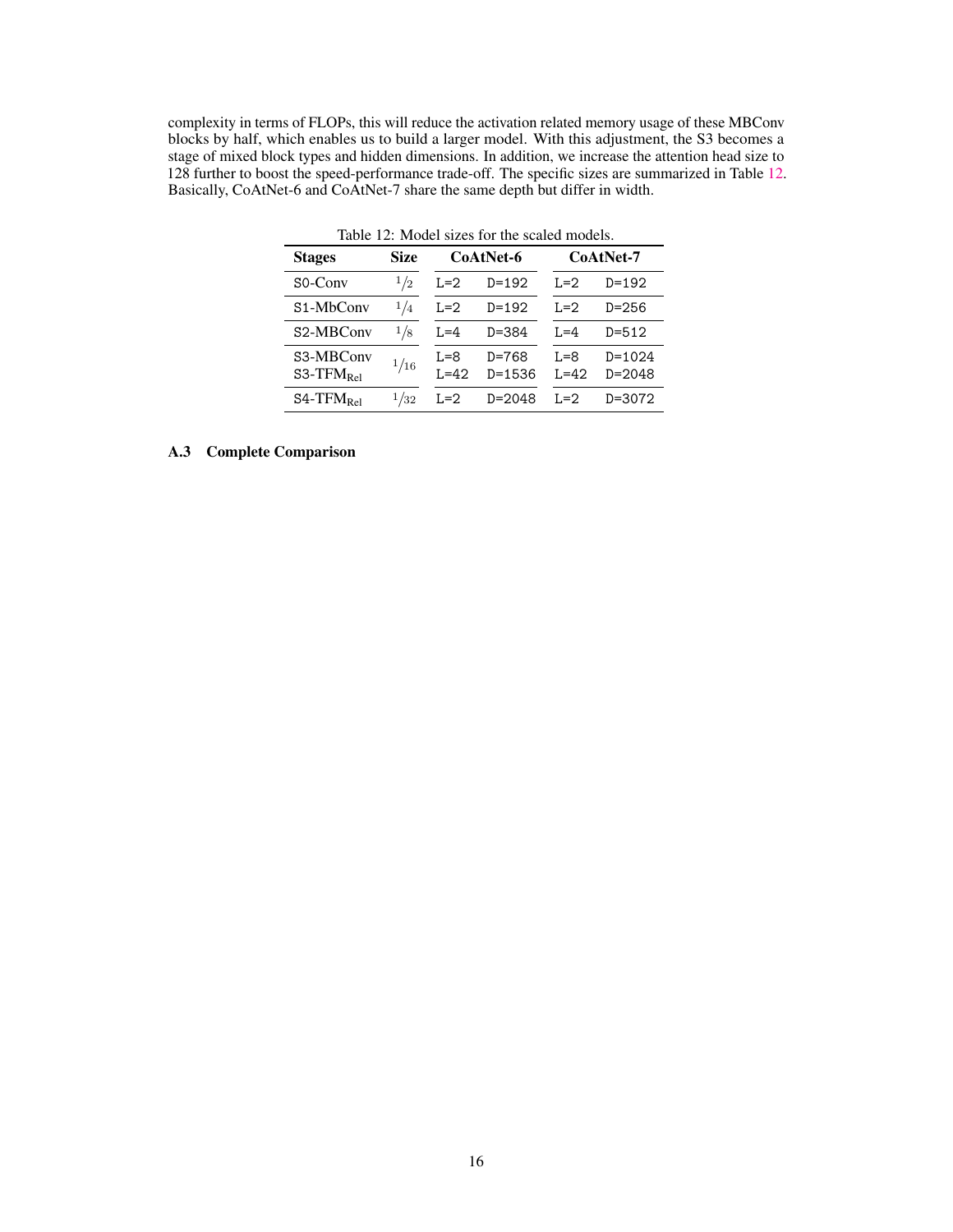<span id="page-16-0"></span>

| <b>Models</b>                    |                  | <b>Eval Size</b> | #Params        | #FLOPs | <b>Top-1 Accuracy</b> |
|----------------------------------|------------------|------------------|----------------|--------|-----------------------|
|                                  | ResNet-RS-152    | $256^2$          | 87M            | 31B    | 83.0                  |
|                                  | ResNet-RS-420    | $320^{2}$        | 192M           | 128B   | 84.4                  |
|                                  | NFNet-F0         | $256^2$          | 72M            | 12.4B  | 83.6                  |
|                                  | NFNet-F1         | $320^{2}$        | 133M           | 35.5B  | 84.7                  |
| Conv Only                        | NFNet-F2         | $352^2$          | 194M           | 62.6B  | 85.1                  |
|                                  | NFNet-F3         | $416^2$          | 255M           | 114.8B | 85.7                  |
|                                  | NFNet-F4         | $512^2$          | 316M           | 215.2B | 85.9                  |
|                                  | NFNet-F5         | $544^2$          | 377M           | 289.8B | 86.0                  |
|                                  | ENetV2-S         | $384^2$          | 24M            | 8.8B   | 83.9                  |
|                                  | ENetV2-M         | $480^2$          | 55M            | 24B    | 85.1                  |
|                                  | ENetV2-L         | $480^{2}$        | 121M           | 53B    | 85.7                  |
|                                  | DeiT-S           | $224^2$          | 22M            | 4.6B   | 79.8                  |
|                                  | DeiT-B           | $224^2$          | 86M            | 17.5B  | 81.8                  |
|                                  | DeiT-B           | $384^2$          | 86M            | 55.4B  | 83.1                  |
|                                  | CaiT-S-24        | $224^2$          | 46.9M          | 9.4B   | 82.7                  |
| ViT-Stem TFM Only                | CaiT-S-36        | $224^2$          | 68.2M          | 13.9B  | 83.3                  |
|                                  | CaiT-M-24        | $224^2$          | 185.9M         | 36.0B  | 83.4                  |
|                                  | CaiT-S-24        | $384^2$          | 46.9M          | 32.2B  | 84.3                  |
|                                  | CaiT-S-36        | $384^2$          | 68M            | 48.0B  | 85.0                  |
|                                  | CaiT-M-24        | $384^2$          | 185.9M         | 116.1B | 84.5                  |
|                                  | DeepViT-S        | $224^2$          | 27M            | 6.2B   | 82.3                  |
|                                  | DeepViT-L        | $224^2$          | 55M            | 12.5B  | 83.1                  |
|                                  | PVT-Small        | $224^2$          | 24.5M          | 3.8B   | 79.8                  |
|                                  | PVT-Medium       | $224^2$          | 44.2M          | 6.7B   | 81.2                  |
| Multi-Stage TFM Only             | PVT-Large        | $224^2$          | 61.5M          | 9.8B   | 81.7                  |
|                                  | Swin-T           | $224^2$          | 29M            | 4.5B   | 81.3                  |
|                                  | Swin-S           | $224^2$          | 50M            | 8.7B   | 83.0                  |
|                                  | Swin-B           | $224^2$          | $88\mathrm{M}$ | 15.4B  | 83.3                  |
|                                  | Swin-B           | $384^2$          | 88M            | 47.0B  | 84.2                  |
| Multi-Stage Conv+TFM             | BotNet-T7        | $384^2$          | 75.1M          | 45.80B | 84.7                  |
|                                  | LambdaResNet-420 | $320^{2}$        |                |        | 84.8                  |
|                                  | T2T-ViT-14       | $224^2$          | 21.5M          | 6.1B   | 81.7                  |
|                                  | T2T-ViT-19       | $224^2$          | 39.2M          | 9.8B   | 82.2                  |
|                                  | T2T-ViT-24       | $224^2$          | 64.1M          | 15.0B  | 82.6                  |
|                                  | $CvT-13$         | $224^2$          | 20M            | 4.5B   | 81.6                  |
|                                  | $CvT-21$         | $224^2\,$        | 32M            | 7.1B   | 82.5                  |
|                                  | $CvT-13$         | $384^2$          | 20M            | 16.3B  | 83.0                  |
|                                  | $CvT-21$         | $384^2$          | 32M            | 24.9B  | 83.3                  |
| Proposed<br>Multi-Stage Conv+TFM | CoAtNet-0        | $224^2\,$        | 25M            | 4.2B   | 81.6                  |
|                                  | CoAtNet-1        | $224^2\,$        | 42M            | 8.4B   | 83.3                  |
|                                  | CoAtNet-2        | $224^2$          | 75M            | 15.7B  | 84.1                  |
|                                  | CoAtNet-3        | $224^2$          | 168M           | 34.7B  | 84.5                  |
|                                  | CoAtNet-0        | $384^2\,$        | 25M            | 13.4B  | 83.9                  |
|                                  | CoAtNet-1        | $384^2$          | 42M            | 27.4B  | 85.1                  |
|                                  | CoAtNet-2        | $384^2$          | 75M            | 49.8B  | 85.7                  |
|                                  | CoAtNet-3        | $384^2$          | 168M           | 107.4B | 85.8                  |
|                                  | CoAtNet-2        | $512^2$          | 75M            | 96.7B  | 85.9                  |
|                                  | CoAtNet-3        | $512^2$          | 168M           | 203.1B | 86.0                  |

Table 13: Complete comparison under the ImageNet-1K only setting.